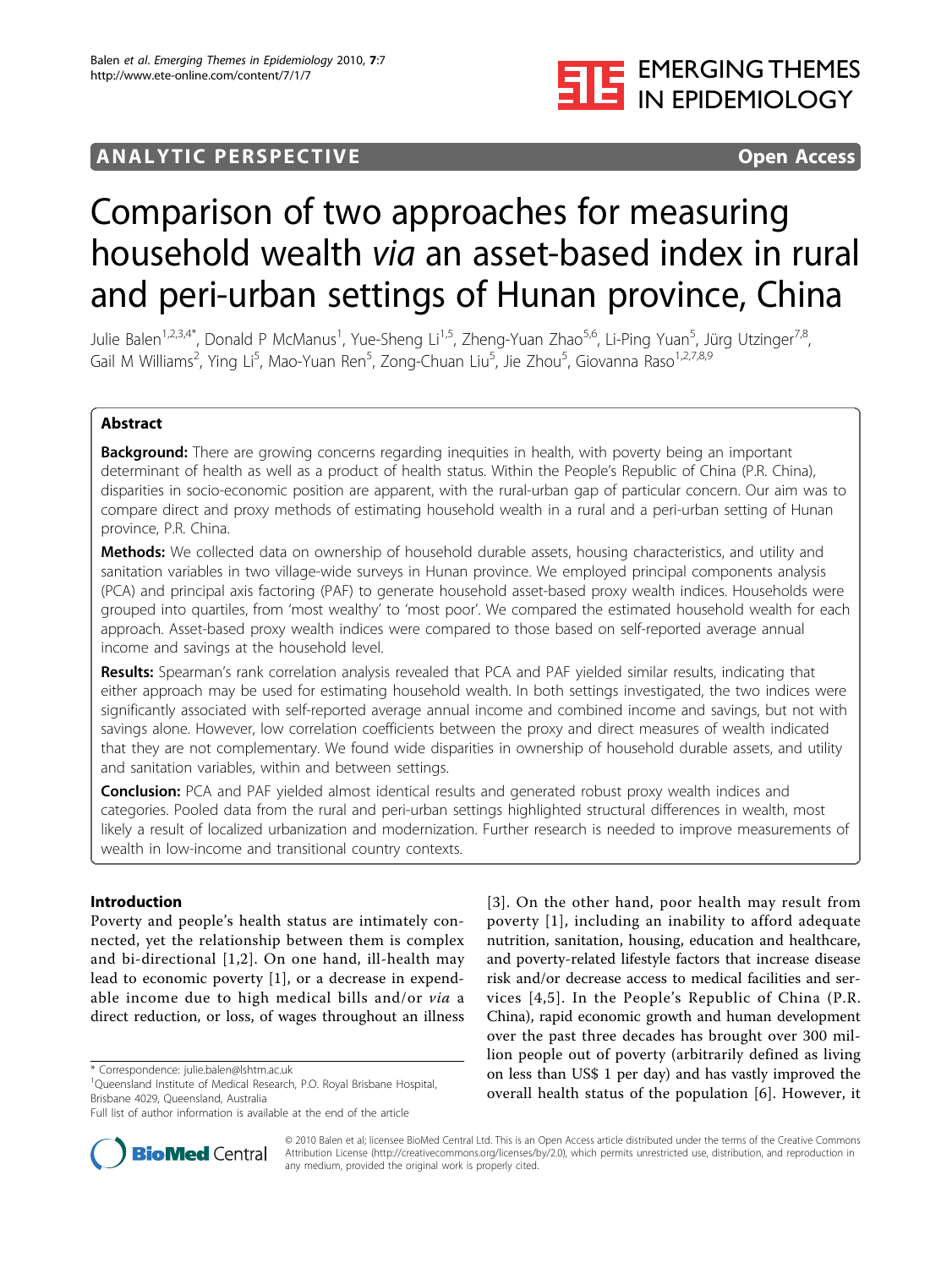has also affected the course of income distribution such that disparities in socio-economic position (SEP; for a definition, see Appendix) are currently among the most important social policy issues in the country [[7\]](#page-15-0). Inequalities appear to be widening both across and within different provinces in P.R. China, with the ruralurban gap of particular concern [[7\]](#page-15-0). Since SEP is an important determinant of health, it is conceivable that such disparities will lead to large gaps in health care provision within P.R. China [[8\]](#page-15-0). In order to plan, implement and monitor health programs and other publicly or privately provided services in an equitable way, it is necessary to identify the poor, including individuals or households with low SEP, who might be more vulnerable to poor health outcomes [\[5\]](#page-15-0).

While SEP can be measured on multiple levels [\[1\]](#page-15-0), in the past it was mostly determined using an individual's education level, sometimes in combination with their occupation. Currently, approaches for measuring household SEP include 'direct' measures of economic status, including (i) income, (ii) expenditure, and (iii) financial assets (e.g., savings and pensions), and 'proxy' measures (e.g., household durable assets (Appendix), housing characteristics and access to utilities and sanitation) developed from the wealth index originally proposed by Rutstein in the mid-1990 s [[9](#page-15-0)]. Direct measurements can be expensive to collect and may require complex statistical analyses that are beyond the scope of many population health studies [[5,10-12](#page-15-0)]. In developing country settings in particular, large seasonal variability in earnings and a high rate of self-employment, together with potential recall bias and false reporting, may render such data inaccurate or even unreliable [[10\]](#page-15-0). Proxy measures are thought to be more reliable, since they require only data collected using readily available household questionnaires supported by direct observation. A study carried out in southeast Nigeria, however, questioned whether proxy measures are indeed more reliable than direct measurements [\[11](#page-15-0)]. From a public health point of view, the proxy wealth index approach is more useful than that of direct measures, since it explains the same, or a greater, amount of the differences between households on a set of health indicators than an income/expenditure index, while requiring far less effort from respondents, interviewers, data processors and analysts [\[10\]](#page-15-0). Additionally, proxy measures might be more accurate approximations of SEP, as they measure financial stock ('permanent income') rather than flow ('current income'), and hence are less prone to fluctuation [[10,12](#page-15-0)-[14](#page-15-0)].

Due to the large volume of potentially redundant asset data produced, a data reduction technique known as exploratory factor analysis is often utilized. Exploratory factor analysis evaluates the most meaningful basis to re-express a large, pre-determined set of variables, exploring the relationships between them and filtering out noise to reveal indicators that map most strongly to an underlying latent structure. Two common methods of extracting that structure are principal components analysis (PCA; Appendix) and principal axis factoring (PAF; Appendix), which describe variation among the observed variables via a set of derived uncorrelated variables referred to as principal components (PCs) or principal factors (PFs), respectively [[15](#page-15-0)]. Although these two methods often yield similar results, the former is preferred as a method for data reduction, while the latter is widely used for detecting structure within the data. Previously, studies have used either PCA or PAF but comparisons between these two approaches are rare. Based on the inter-relationship between the set of variables, exploratory factor analysis also assigns weights to ownership of the assets. The weights correspond to the factor loadings (eigenvectors; Appendix) of the first derived variable, and are used to generate an index of relative SEP. Using weights derived through exploratory factor analysis may be a more appropriate method of assigning weights to the variables than the more simplistic equal weights method, the complex weighted-by-price-of-item approach or on an ad-hoc basis [\[16](#page-15-0)].

Few studies have attempted to verify the extent to which the asset-based index approach is a good proxy for household economic wealth. Concerns include the handling of publicly provided goods and services, and the direct effects of the indicator variables that make up indices, as well as ways of adjusting for household size and age-composition [\[17,18](#page-15-0)]. The increasingly widespread use and application of proxy measurements of household economic wealth and SEP, and growing use of exploratory factor analysis, in public health studies calls for further research in this area, particularly in low-income settings and transitional countries.

Here we report the application of exploratory factor analysis to household data that were collected during a survey of parasitic infections in Hunan province, P.R. China. Our aim was to calculate and examine assetbased proxy wealth indices generated by PCA and PAF, and to compare them to other measures of wealth based on purely economic variables, including self-reported annual household income and savings. Results are reported for a rural and a peri-urban (Appendix) setting and aggregated between the two.

# Methods

#### Study area and population

The study was carried out in two villages; namely (i) Wuyi, in Hanshou county, southern Dongting Lake area, and (ii) Laogang, in Yueyang county, eastern Dongting Lake area. Both villages are located in Hunan province. The surveys were conducted between November and December 2006. The villages were selected on the basis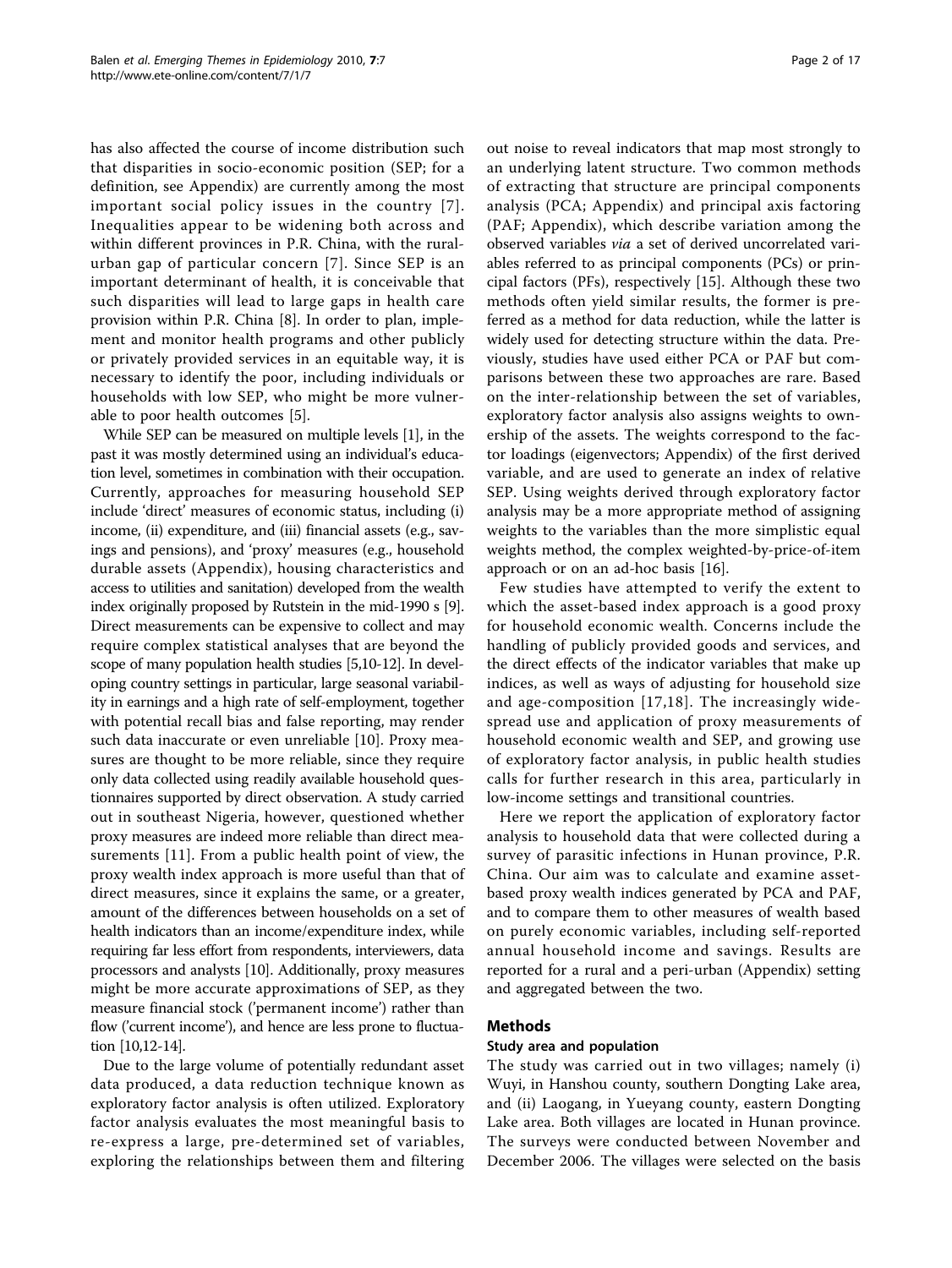of previous studies investigating the epidemiology of parasitic infections, including schistosomiasis [[19\]](#page-15-0). Wuyi is situated in a rural area, whereas Laogang is periurban, located on the outskirts of Yueyang, the major city in the Dongting Lake region. All individuals from both villages were invited to participate in the study.

# Field procedures

Senior personnel from two local schistosomiasis control stations were involved in co-ordinating the study. Basic demographic information was obtained from a census performed one year previously in both villages. The questionnaire was translated into Mandarin Chinese, back-translated into English, pre-tested in a nearby village and readily adapted to the local setting. It was administered to the heads of households, and included questions on household demographics, the number of wage earners and non-wage earners, annual household income (7 categories: <500; 500-1999; 2000-4999; 5000- 9999; 10,000-29,999; 30,000-49,999; ≥50,000 CNY) and savings (6 categories: <500; 500-699; 700-999; 1000- 1499; 1500-1999; ≥2000 CNY), the primary and secondary sources of income, ownership of 22 household durable assets (e.g., color TV, washing machine, air conditioner, etc.), 10 housing characteristics (e.g., floor material, wall material, roof material, etc.) and six utility (Appendix) and sanitation variables (e.g., tap water, toilet in house, etc.).

Interviewers were familiar with the local setting and dialect and were acquainted with qualitative methods. The head of each household was invited to respond to the questions; if the household head was absent on the day of interview, the interviewer returned to that residence the following day, for up to a period of 14 days, after which the next of kin was asked to respond.

#### Consent and ethical approval

Ethical clearance for this study was obtained from the Medical Ethics Committee of Hunan province and Queensland Institute of Medical Research. Village authorities were informed about the aims and procedure of the study and provided written informed consent. Oral informed consent was obtained from each individual.

# Data management and statistical analysis Data management

Data were double-entered into a bilingual Microsoft<sup>®</sup> Access 2002 database, cross-checked and subsequently analyzed with SPSS version 16.0 (Illinois, USA).

# Socio-economic data and asset ownership

Household income and savings data were equivalized to adjust for household needs based upon the number of household members (per-capita) and a combination of number and age (per-adult, defined as individuals aged >16 years). This was done using the median value of each income or savings band and dividing by the number of members or adult members per household. Annual per-capita income and per-adult income, primary source of income, ability to save (yes or no binary variable) and annual per-capita and per-adult savings were then examined using a  $\chi^2$  test. The Student's *t*-test statistic was used to compare the mean age and mean household size between the two villages. A stepwise multinomial logistic regression analysis with annual percapita income bands as the dependent variable and ownership of household durable asset as independent binary covariates was used to test the association between household income and asset ownership within each setting separately and for the pooled data from both villages. Covariates were included at a significance level of <0.2. Covariates that were not significantly associated with income were removed in a stepwise backward elimination process. Adjusted odds ratios (OR) and 95% confidence intervals (CI) were computed for associations with p-values <0.05.

# Construction of asset-based proxy wealth indices using PCA and PAF

A detailed protocol of how we constructed asset-based proxy wealth indices is given in the Additional File. In brief, the binary data on household durable assets, housing characteristics and utility and sanitation variables were organized into a matrix with  $m$  households as rows (where  $m_{\text{rural}} = 258$  and  $m_{\text{peri-urban}} = 246$ ) and n variables as columns. The initial  $n = 38$ -item correlation matrices for each setting were examined for internal consistency (Table [1\)](#page-3-0). To enable the matrix to be factorable, only variables with sufficient correlation ( $\phi$  >  $|0.3|$ ) with at least three other variables were included in further analyses. If any variable correlated highly ( $\phi$  > | 0.8|) with other variables, only one variable from the group of correlated variables was arbitrarily selected and included in further analyses, to avoid multicollinearity. Factorability of the  $m$  by  $n$  matrices was determined using Bartlett's test of sphericity (Appendix) and the Kaiser-Meyer-Olkin (KMO) test (Appendix). Variables were excluded in a stepwise manner until a factorable m by *n* correlation matrix with a KMO  $>0.7$  was reached, for each village separately. Diagonal and off-diagonal values of the anti-image correlation matrix (Appendix) were used to assess the sampling adequacy.

Next, components and factors were extracted from each of the final two correlation matrices using PCA and PAF, respectively. Components and factors, respectively, were extracted without and with rotation (Appendix) and the best method was selected according to the maximum squared factor loadings and the relative simplicity of the model. In each case, eigenvalues >1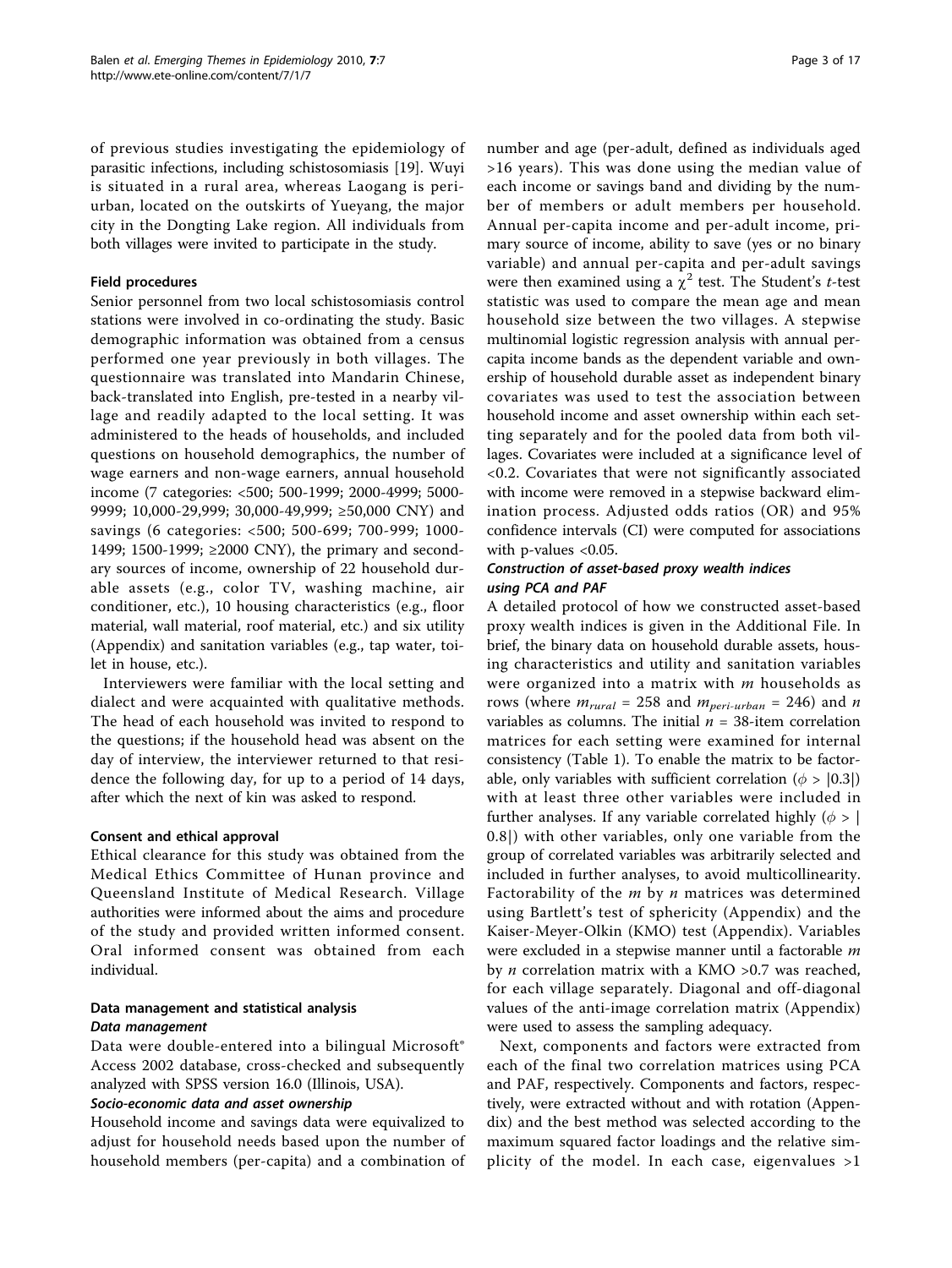| Demographic variable                                       | Rural<br>$(n = 258)$ (%) | Peri-urban<br>$(n = 246)$ (%) | $\chi^2$ | p-value |
|------------------------------------------------------------|--------------------------|-------------------------------|----------|---------|
| Sex                                                        |                          |                               |          |         |
| Male                                                       | 204 (79.1)               | 142 (57.7)                    |          |         |
| Female                                                     | 54 (20.9)                | 104 (42.3)                    | 27.4     | < 0.001 |
| Head of household                                          |                          |                               |          |         |
| Yes                                                        | 207 (80.2)               | 167 (67.9)                    |          |         |
| No                                                         | 51 (19.8)                | 79 (32.1)                     | 10.0     | 0.002   |
| Age (years)                                                |                          |                               |          |         |
| Mean $(SD)^1$                                              | 48.9 (12.3)              | 51.0 (12.6)                   |          |         |
| Household size                                             |                          |                               |          |         |
| 1 individual                                               | 17(6.6)                  | 24 (9.8)                      | 1.7      | 0.194   |
| 2 individuals                                              | 101 (39.2)               | 97 (39.4)                     | 0.0      | 0.948   |
| 3 individuals                                              | 71(27.5)                 | 95 (38.6)                     | 7.0      | 0.008   |
| $\geq$ 4 individuals                                       | 69 (26.7)                | 30 (12.2)                     | 16.9     | < 0.001 |
| Mean household size $(SD)^2$                               | 2.9(1.3)                 | 2.6(1.0)                      |          |         |
| Number of earners/household                                |                          |                               |          |         |
| No earners                                                 | 5(1.9)                   | 3(1.2)                        | 0.4      | 0.519   |
| 1 earner                                                   | 30 (11.6)                | 77 (31.3)                     | 29.1     | < 0.001 |
| 2 earners                                                  | 190 (73.7)               | 146 (59.4)                    | 11.6     | 0.001   |
| 3 earners                                                  | 16(6.2)                  | 15(6.1)                       | 0.0      | 0.961   |
| >4 earners                                                 | 17(6.6)                  | 5(2.0)                        | 6.3      | 0.012   |
| Mean household size per number of earner (SD) <sup>3</sup> | 1.5(0.7)                 | 1.6(0.8)                      |          |         |

<span id="page-3-0"></span>Table 1 Demographic variables of the respondents in a household-based questionnaire survey in rural (Wuyi village) and peri-urban (Laogang village) settings of Hunan province, China

 $1$  t-test statistic = -1.9, d.f. = 492, p = 0.062

 $^{2}$  t-test statistic = 3.0, d.f. = 502, p = 0.003

 $3$  t-test statistic = -1.9 d.f. = 494, p = 0.054

(Appendix), examination of the scree plots and the cumulative proportion of variance explained by each component or factor were taken as criteria for extraction. For simplicity, a cut-off eigenvector  $> |0.3|$  was used to signify component or factor loadings of interest and, where variables loaded equally on more than one component or factor, the Cronbach's coefficient  $\alpha$ (Appendix) was used to select the component or factor on which to place the variable.

The PC and PF loadings were used to compute standardized indices of relative household wealth within each village, according to the following equation:

$$
A_i = \hat{\gamma}_1 \alpha_{i1} + \ldots + \hat{\gamma}_k \alpha_{ik}
$$

where  $\alpha_{ik} = \left(\frac{x_{ik} - x_k}{x_{ik}}\right) / S_k$ 

such that  $A_i$  is the standardized asset index score per household *i*, the  $_{k}$ s are the factor loadings or weights of each asset  $k$ , estimated by either PCA or PAF, and the  $\alpha_{ik}$ s are the standardized values of asset k for household i (i.e.,  $x_{ik}$  is the ownership of asset k by household i, where 0 represents not owning the asset and 1 represents owning the asset, and  $\bar{x}_k$  and  $s_k$  are the sample mean and standard deviation (SD) of asset  $k$  for all households).

The association between the PCA- and PAF-based proxy wealth indices was estimated by the Spearman's rank correlation coefficient (Appendix). Based on the overall small sample size of our study, we chose to divide each index into quartiles, rather than the standard quintiles or tertiles, representing: (i) most poor (MP), (ii) below average (BA), (iii) above average (AA), and (iv) most wealthy (MW) households.

# Proxy wealth indices and self-reported income and savings

Corresponding wealth quartiles were also generated based on annual household per-capita income and on a combination of household income and savings, as follows: (i) high income (≥4000 CNY per person per year) with savings, (ii) high income without savings, (iii) low income (< 4000 CNY per person per year) with savings, and (iv) low income without savings. Households' categorical position for each respective index was assessed by a Kappa agreement, using the following cut-offs: 0, no agreement; 0.01-0.2, poor agreement; 0.21-0.4, fair agreement; 0.41-0.6, moderate agreement; 0.61-0.8, substantial agreement; 0.81-1, almost perfect agreement [[20\]](#page-15-0). Households that were re-ranked into different quartiles were examined in further detail. Mean scores per category were examined by means of Kruskal-Wallis (Appendix) analyses and a ratio of MW to MP was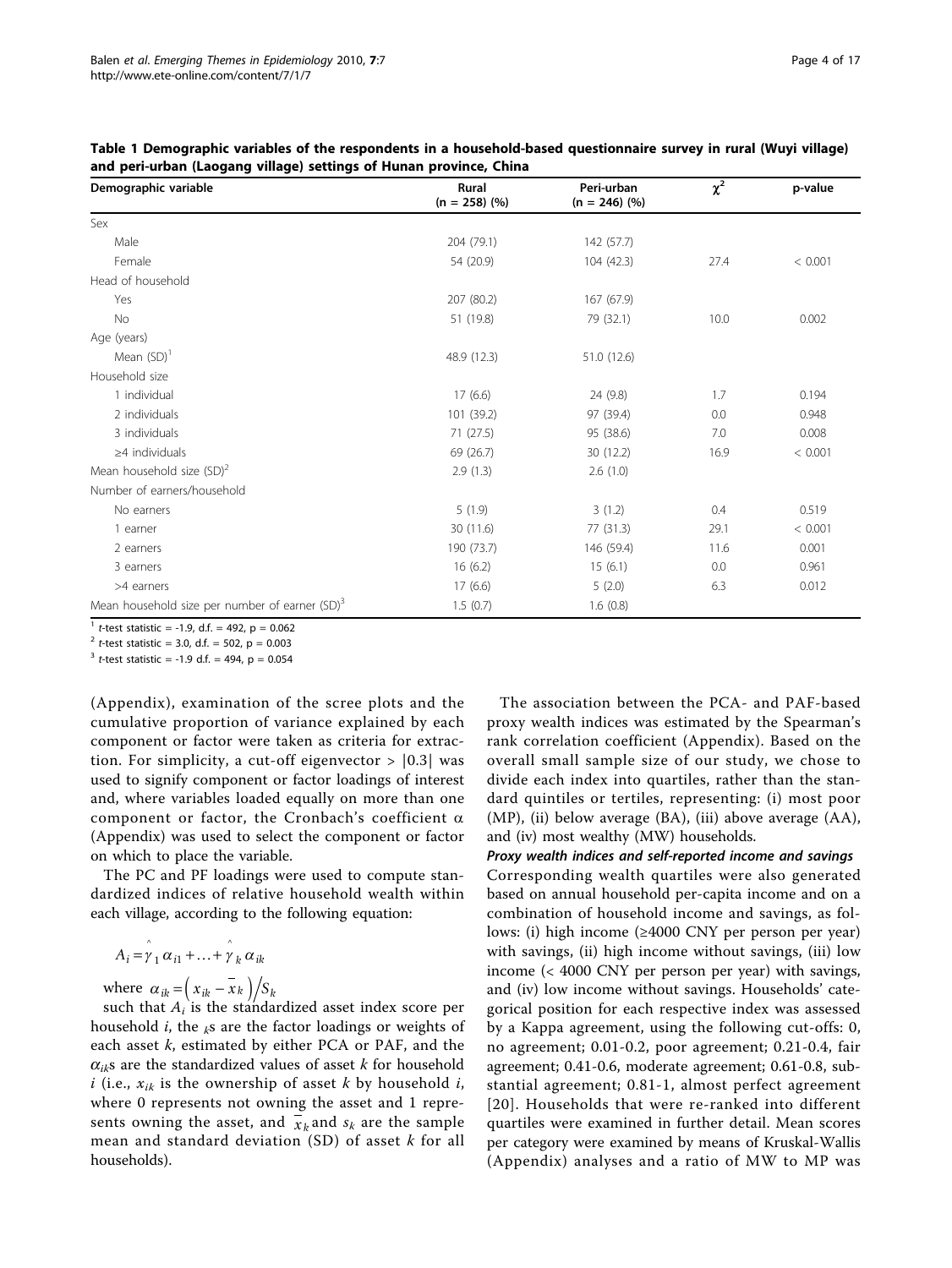calculated. This entire process was then repeated for the pooled data from both villages ( $m_{total} = 504$ ).

# Results

# Study compliance and operational results

From a total of 646 households in both villages, 504 (78.0%) had complete datasets. This corresponded to 258/294 (87.8%) in the rural setting and 246/352 (69.9%) in the peri-urban setting. Demographic variables are summarized in Table [1.](#page-3-0)

# Comparison of income, savings, and possession of assets

Table 2 shows annual household per-capita income and per-adult income, the primary source of income and the ability to save based on the primary source of income, for both settings. Annual household per-capita income was significantly associated with village setting  $(\chi^2$  test p <0.001), as was annual household per-adult income  $(\chi^2$  test p <0.001). The primary source of household income was also associated with village setting  $(\chi^2 \text{ test p})$ <0.001). Overall, 156 (31.0%) households reported the ability to save money; however this was more frequent in the rural setting (106 or 41.1% vs. peri-urban: 50 or 20.3%;  $\chi^2$  test p <0.001). Within both villages, saving was positively associated with annual household percapita income ( $\chi^2$  test p <0.001 and  $\chi^2$  test p <0.001) and varied significantly according to primary source of income ( $\chi^2$  test p = 0.040 and  $\chi^2$  test p = 0.027) for Wuyi and Laogang, respectively. In Wuyi, younger household heads were more likely to save than their older counterparts ( $\chi^2$  test p = 0.006), while there was no significant difference in Laogang. Within both settings, the amount of money saved per capita was also positively associated with annual household per-capita income ( $\chi^2$  test p <0.001 and  $\chi^2$  test p = 0.001), but not with the primary source of household income or with age for rural and peri-urban settings.

Table [3](#page-5-0) shows the complete list of household durable assets, housing characteristics and utility and sanitation variables for both settings. Item ownership varied between and within villages. For example, all 246 periurban households but only 5 (1.9%) rural households had tap water in the house. While 229 (88.8%) rural households owned animals, the respective number and percentage was 46 (18.7%) among peri-urban households.

Table [4](#page-6-0) summarizes all significant associations between annual per-capita household income and ownership of household durable assets across pooled

| Income and savings                         | Rural<br>$(n = 258)$ (%) | Peri-urban<br>$(n = 246)$ (%) | $\chi^2$ | p-value |
|--------------------------------------------|--------------------------|-------------------------------|----------|---------|
| Annual household per-capita income (CNY) * |                          |                               |          |         |
| < 1000                                     | 24 (9.3)                 | 4(1.6)                        | 14.1     | < 0.001 |
| 1000-1999                                  | 55 (21.3)                | 26 (10.6)                     | 10.8     | 0.001   |
| 2000-3499                                  | 19(7.4)                  | 52(21.1)                      | 19.7     | < 0.001 |
| 3500-4999                                  | 66 (25.6)                | 65 (26.4)                     | 0.0      | 0.830   |
| 5000-6999                                  | 37 (14.3)                | 46 (18.7)                     | 2.1      | 0.147   |
| 7000-8999                                  | 40 (15.5)                | 47 (19.1)                     | 0.9      | 0.341   |
| $\geq$ 9000                                | 17(6.6)                  | 6(2.5)                        | 3.6      | 0.058   |
| Primary source of household income         |                          |                               |          |         |
| Farming                                    | 33 (12.8)                | 33 (13.4)                     | 0.0      | 0.836   |
| Fishing                                    | 149 (57.7)               | 8(3.3)                        | 11.7     | < 0.001 |
| Farming and fishing                        | 38 (14.7)                | $\mathbf{0}$                  | 39.2     | < 0.001 |
| Vegetable crops/animal rearing             | 10(3.9)                  | 3(1.2)                        | 3.5      | 0.060   |
| Small business                             | 8(3.1)                   | 27(11.0)                      | 12.0     | 0.001   |
| Other                                      | 20(7.8)                  | 175(71.1)                     | 12.1     | < 0.001 |
| Ability to save                            |                          |                               |          |         |
| Overall                                    | 106(41.1)                | 50 (20.3)                     | 28.5     | < 0.001 |
| Farmers                                    | 16 (48.5)                | 5(15.2)                       | 3.5      | 0.059   |
| Fishermen                                  | 50 (33.6)                | 1(12.5)                       | n.a.     | n.a.    |
| Farmers and fishermen                      | 21 (55.3)                | $\mathbf 0$                   | n.a.     | n.a.    |
| Animal rearers                             | 5(71.4)                  | $\mathbf 0$                   | n.a.     | n.a.    |
| Businessmen                                | 6(75.0)                  | 12 (44.4)                     | 3.4      | 0.061   |
| Other                                      | 8 (40.0)                 | 32 (18.3)                     | 14.0     | < 0.001 |

Table 2 Self-reported annual household income and savings in rural (Wuyi village) and peri-urban (Laogang village) settings of Hunan province, China

n.a., not applicable; \* Exchange rate CNY 1 ≈ US\$ 0.16 at the time of survey (November/December 2006)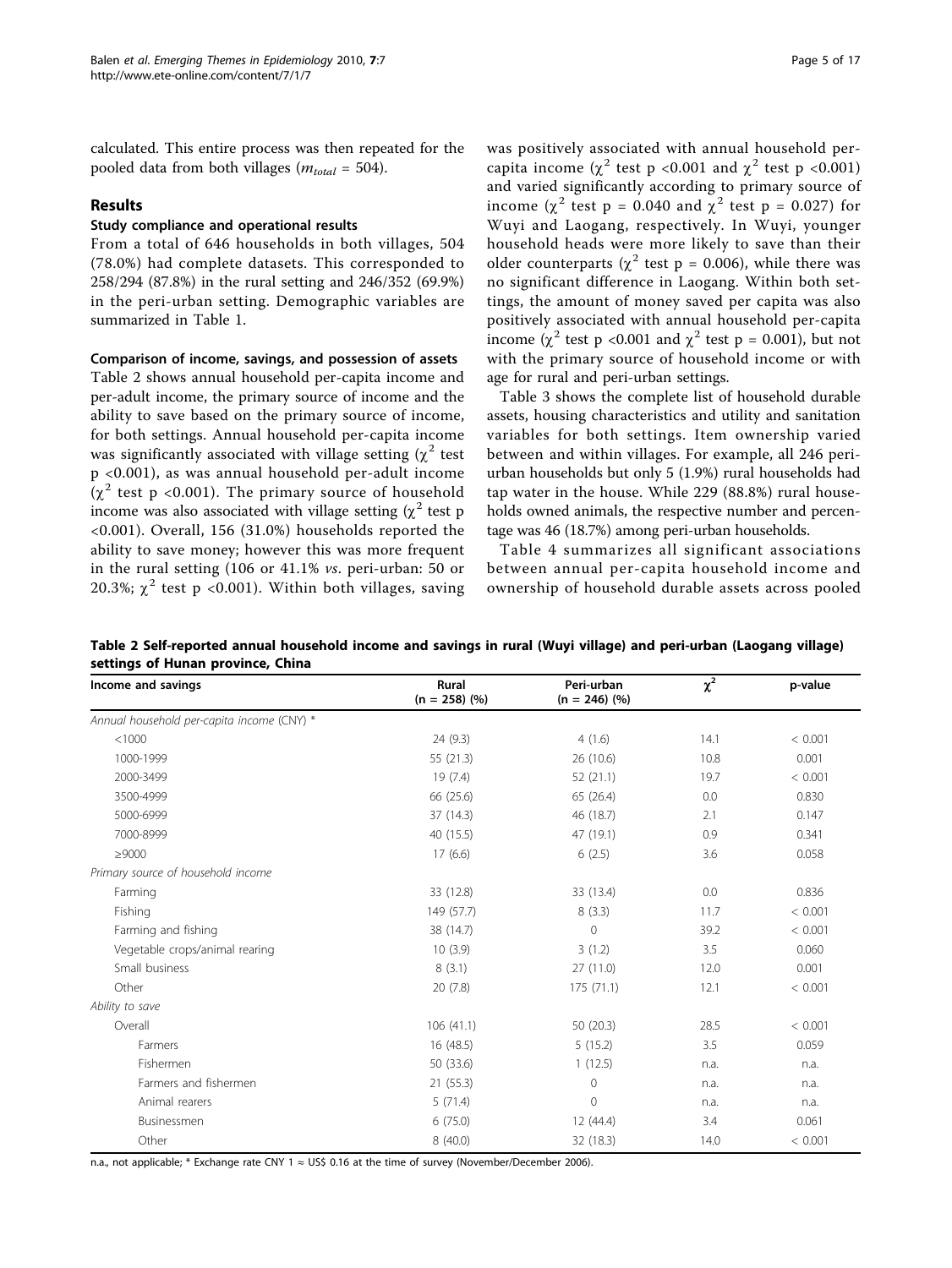<span id="page-5-0"></span>

| Table 3 Prevalence of ownership of household durable assets, housing characteristics and utility and sanitation |
|-----------------------------------------------------------------------------------------------------------------|
| variables in rural (Wuyi village) and peri-urban (Laogang village) settings of Hunan province, China            |

| <b>Variable</b>          | Rural ( $n = 258$ ) | Peri-urban ( $n = 246$ ) | $\chi^2$ | p-value |
|--------------------------|---------------------|--------------------------|----------|---------|
| Household durable assets |                     |                          |          |         |
| 1 Own house              | 236 (91.5)          | 209 (85.0)               | 9.5      | 0.002   |
| 2 Own land               | 216 (83.7)          | 55 (22.4)                | 212.9    | < 0.001 |
| 3 Own animals            | 229 (88.8)          | 46 (18.7)                | 253.5    | < 0.001 |
| 4 Gas rice cooker        | 134 (51.9)          | 241 (98.0)               | 139.1    | < 0.001 |
| 5 Microwave              | 215 (83.3)          | 227 (92.3)               | 8.8      | 0.003   |
| 6 Black/white TV         | 22(8.5)             | 10(4.1)                  | 4.4      | 0.037   |
| 7 Color TV               | 236 (91.5)          | 228 (92.7)               | 0.1      | 0.720   |
| 8 VCR                    | 136 (52.7)          | 101(41.6)                | 6.5      | 0.011   |
| 9 Satellite dish         | 82 (31.8)           | 6(2.4)                   | 75.7     | < 0.001 |
| 10 Phone line            | 134 (51.9)          | 157 (63.8)               | 7.1      | 0.008   |
| 11 Mobile phone          | 82 (31.8)           | 142 (57.7)               | 33.9     | < 0.001 |
| 12 Bicycle               | 161 (62.4)          | 18(7.3)                  | 167.9    | < 0.001 |
| 13 Motorbike             | 81 (31.4)           | 18(7.3)                  | 46.6     | < 0.001 |
| 14 Electric fan          | 246 (95.3)          | 238 (96.7)               | 0.2      | 0.694   |
| 15 Air conditioner       | 9(3.5)              | 62 (25.2)                | 48.8     | < 0.001 |
| 16 Fridge                | 50 (19.4)           | 138 (56.1)               | 72.1     | < 0.001 |
| 17 Washing machine       | 124 (48.1)          | 172 (69.9)               | 23.9     | < 0.001 |
| 18 Simple tractor        | 4(1.6)              | 1(0.4)                   | 1.7      | 0.194   |
| 19 Expensive tractor     | 8(3.1)              | 1(0.4)                   | 6.3      | 0.022   |
| 20 Truck                 | 1(0.4)              | 2(0.8)                   | 0.4      | 0.537   |
| 21 Boat                  | 106(41.1)           | 24 (9.8)                 | 65.6     | < 0.001 |
| 22 Car                   | 1(0.4)              | 7(2.8)                   | 4.8      | 0.028   |
| Housing characteristics  |                     |                          |          |         |
| 23 Weak brick walls      | 233 (90.3)          | 134 (54.5)               | 81.7     | < 0.001 |
| 24 Strong brick walls    | 1(0.4)              | 112 (45.5)               | 147.5    | < 0.001 |
| 25 Wooden walls          | 22 (8.5)            | $\mathbf 0$              | 21.9     | < 0.001 |
| 26 Weak brick roof       | 169 (65.5)          | 40 (16.3)                | 125.8    | < 0.001 |
| 27 Strong brick roof     | 86 (33.3)           | 206 (83.7)               | 131.3    | < 0.001 |
| 28 Wooden roof           | 1(0.4)              | $\mathbb O$              | 1.0      | 0.328   |
| 29 Mud floor             | 28 (10.9)           | 3(1.2)                   | 20.2     | < 0.001 |
| 30 Cement floor          | 155 (60.1)          | 68 (27.6)                | 53.7     | < 0.001 |
| 31 Porcelain floor       | 57 (22.1)           | 174 (70.7)               | 120.0    | < 0.001 |
| 32 Wooden floor          | 16(6.2)             | 1(0.4)                   | 13.0     | < 0.001 |
| Utility and sanitation   |                     |                          |          |         |
| 33 Tap water             | 5(1.9)              | 246 (100.0)              | 483.4    | < 0.001 |
| 34 Hand pump water       | 254 (98.4)          | 1(0.4)                   | 487.2    | < 0.001 |
| 35 Flushable toilet      | 96 (37.2)           | 215 (87.4)               | 133.4    | < 0.001 |
| 36 Medicine at home      | 12(4.7)             | 95 (38.6)                | 86.6     | < 0.001 |
| 37 Soap                  | 256 (99.2)          | 242 (98.4)               | 1.1      | 0.293   |
| 38 Over-crowding         | 32 (12.4)           | 16(6.5)                  | 5.1      | 0.024   |

data from both rural and peri-urban settings, with the model accounting for 48.6% of variation in the data.

# Comparison of asset-based indices constructed using PCA and PAF

Examination of the initial correlation matrix for both settings identified inter-item  $\phi$  correlations >0.8, excluding numerous variables from further analyses. The final correlation matrix consisted of 15 variables for Wuyi and 11 variables for Laogang, and 14 variables for the pooled data (Table [5\)](#page-7-0).

Bartlett's test of sphericity was significant in both settings (rural:  $\chi^2$  test p <0.001 and peri-urban:  $\chi^2$  test p <0.001) and for the pooled data ( $\chi^2$  test p <0.001), and the respective KMO statistics were 0.788, 0.726 and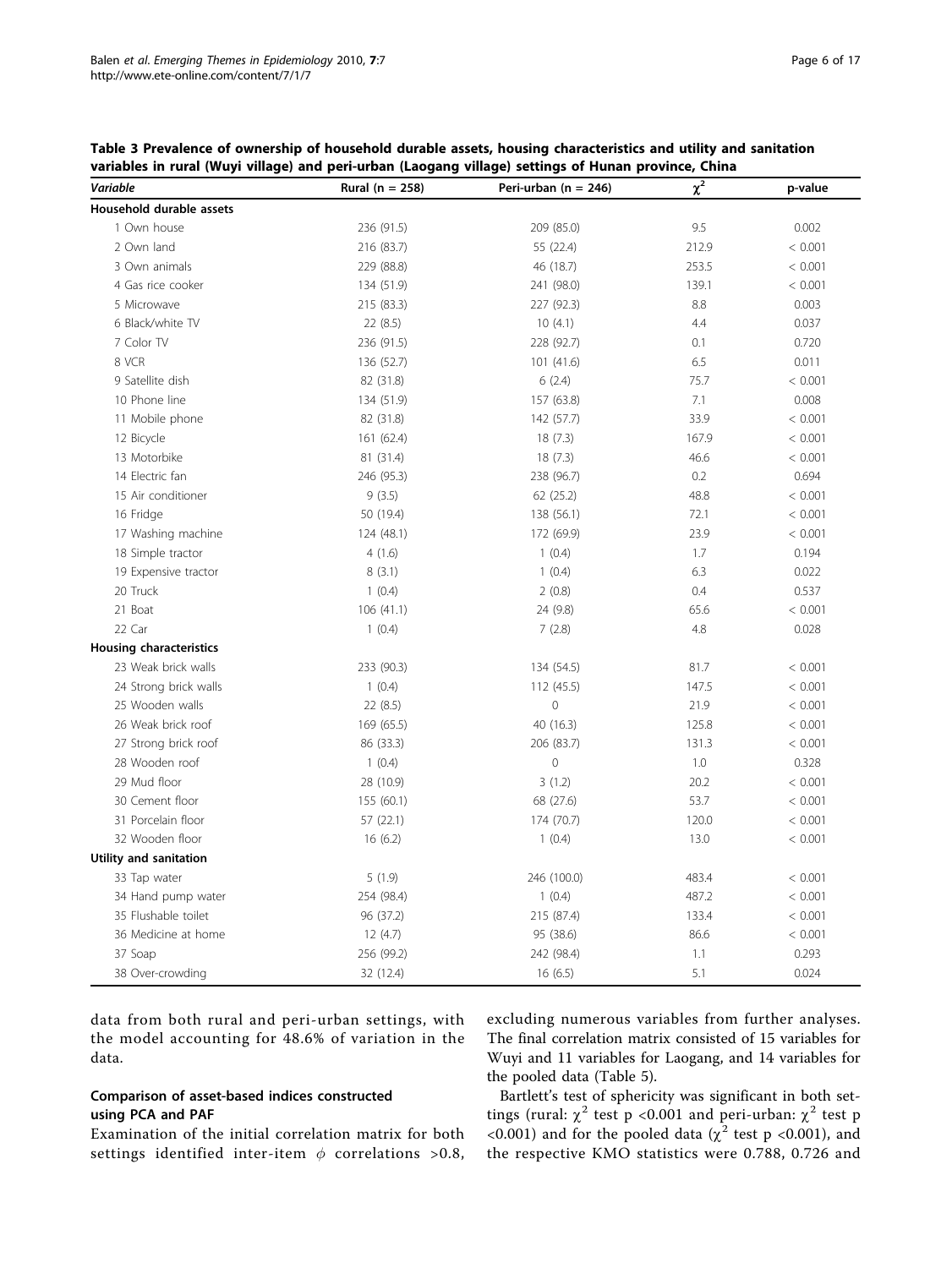Balen et al.

| Variable           | Annual household per-capita income (CNY) $*(n = 504)$ |         |                       |           |                       |         |                       |           |                       |           |                       |           |                       |         |
|--------------------|-------------------------------------------------------|---------|-----------------------|-----------|-----------------------|---------|-----------------------|-----------|-----------------------|-----------|-----------------------|-----------|-----------------------|---------|
|                    | < 1000                                                |         |                       | 1000-1999 | 2000-3499             |         |                       | 3500-4999 |                       | 5000-6999 |                       | 7000-8999 | >9000                 |         |
|                    | <b>OR</b><br>(95% CI)                                 | p-value | <b>OR</b><br>(95% CI) | p-value   | OR<br>(95% CI)        | p-value | <b>OR</b><br>(95% CI) | p-value   | <b>OR</b><br>(95% CI) | p-value   | <b>OR</b><br>(95% CI) | p-value   | <b>OR</b><br>(95% CI) | p-value |
| 4 Gas rice cooker  | 2.1<br>$(0.4 - 4.2)$                                  | 0.120   | 2.2<br>$(0.4 - 5.4)$  | 0.115     | 2.0<br>$(0.2 - 4.8)$  | 0.121   | 2.2<br>$(0.6 - 7.1)$  | 0.115     | 4.4<br>$(2.0 - 6.1)$  | 0.037     | 2.9<br>$(0.8 - 3.8)$  | 0.110     | 3.0<br>$(0.6 - 5.1)$  | 0.111   |
| 7 Color TV         | 2.8<br>$(0.4 - 6.7)$                                  | 0.087   | 3.8<br>$(2.1 - 5.6)$  | 0.049     | 8.5<br>$(6.7 - 12.0)$ | 0.004   | 2.9<br>$(0.8-4.0)$    | 0.087     | 4.9<br>$(2.8-6.3)$    | 0.027     | 3.1<br>$(0.9 - 4.9)$  | 0.053     | 3.6<br>$(1.8 - 4.5)$  | 0.050   |
| 8 VCR              | 2.2<br>$(0.4 - 3.7)$                                  | 0.115   | 1.0<br>$(0.5 - 5.2)$  | 0.180     | 0.6<br>$(0.1 - 2.5)$  | 1.240   | 0.6<br>$(0.1 - 2.1)$  | 1.240     | 2.5<br>$(0.7-4.3)$    | 0.113     | 3.6<br>$(1.0 - 7.7)$  | 0.051     | 4.0<br>$(1.5 - 5.8)$  | 0.047   |
| 9 Satellite dish   | 4.4<br>$(3.0 - 6.1)$                                  | 0.037   | 4.3<br>$(2.9-6.6)$    | 0.039     | 4.9<br>$(3.1 - 6.0)$  | 0.028   | 4.0<br>$(2.2 - 7.1)$  | 0.050     | 4.3<br>$(2.5 - 7.4)$  | 0.039     | 4.4<br>$(2.1 - 6.8)$  | 0.038     | 4.8<br>$(2.1 - 7.6)$  | 0.028   |
| 11 Mobile phone    | 4.1<br>$(3.2 - 5.6)$                                  | 0.044   | 4.0<br>$(3.1 - 6.2)$  | 0.047     | 7.3<br>$(4.3 - 12.9)$ | 0.007   | 3.5<br>$(3.2 - 5.3)$  | 0.061     | 7.4<br>$(4.0 - 9.8)$  | 0.006     | 3.2<br>$(2.2 - 6.8)$  | 0.048     | 3.5<br>$(2.5-6.9)$    | 0.060   |
| 12 Bicycle         | 6.2<br>$(3.3-9.6)$                                    | 0.012   | 6.4<br>$(4.2 - 8.7)$  | 0.011     | 6.2<br>$(4.6 - 9.8)$  | 0.012   | 8.5<br>$(5.5 - 12.1)$ | 0.004     | 7.3<br>$(4.1 - 12.2)$ | 0.007     | 3.3<br>$(0.9 - 5.7)$  | 0.069     | 2.9<br>$(0.6 - 3.1)$  | 0.110   |
| 14 Electric fan    | 3.0<br>$(0.6 - 5.7)$                                  | 0.110   | 2.9<br>$(0.4 - 4.8)$  | 0.110     | 4.5<br>$(3.9 - 8.1)$  | 0.034   | 2.8<br>$(0.6 - 3.1)$  | 0.111     | 4.0<br>$(1.4 - 7.3)$  | 0.047     | 4.6<br>$(2.0 - 7.1)$  | 0.030     | 4.2<br>$(3.3 - 7.2)$  | 0.041   |
| 15 Air conditioner | 0.1<br>$(0.2 - 3.6)$                                  | 0.839   | 0.3<br>$(0.0-1.4)$    | 0.550     | 2.3<br>$(0.6 - 4.7)$  | 0.129   | 4.6<br>$(2.8 - 7.6)$  | 0.033     | 4.2<br>$(3.3-6.9)$    | 0.040     | 3.9<br>$(1.5-6.3)$    | 0.049     | 2.7<br>$(2.0 - 4.0)$  | 0.112   |
| 17 Washing machine | 1.4<br>$(0.2 - 2.3)$                                  | 0.245   | 2.9<br>$(0.3 - 3.3)$  | 0.110     | 2.0<br>$(0.8 - 4.4)$  | 0.121   | 3.1<br>$(1.2 - 5.6)$  | 0.045     | 1.4<br>$(0.3 - 2.2)$  | 0.245     | 1.6<br>$(0.0-2.6)$    | 0.204     | 0.3<br>$(1.2 - 4.9)$  | 0.550   |

<span id="page-6-0"></span>Table <sup>4</sup> Significant associations between annual per-capita household income and ownership of household durable assets, as assessed by <sup>a</sup> stepwise multinomial logistic regression analysis.

Adjusted odds ratios (OR) including 95% confidence intervals (CI) shown for pooled data from both rural (Wuyi village) and peri-urban (Laogang village) settings of Hunan province, China The model accounts for 48.6% of variation in the data; \* Exchange rate CNY 1 ≈ US\$ 0.16 at the time of survey (November/December 2006).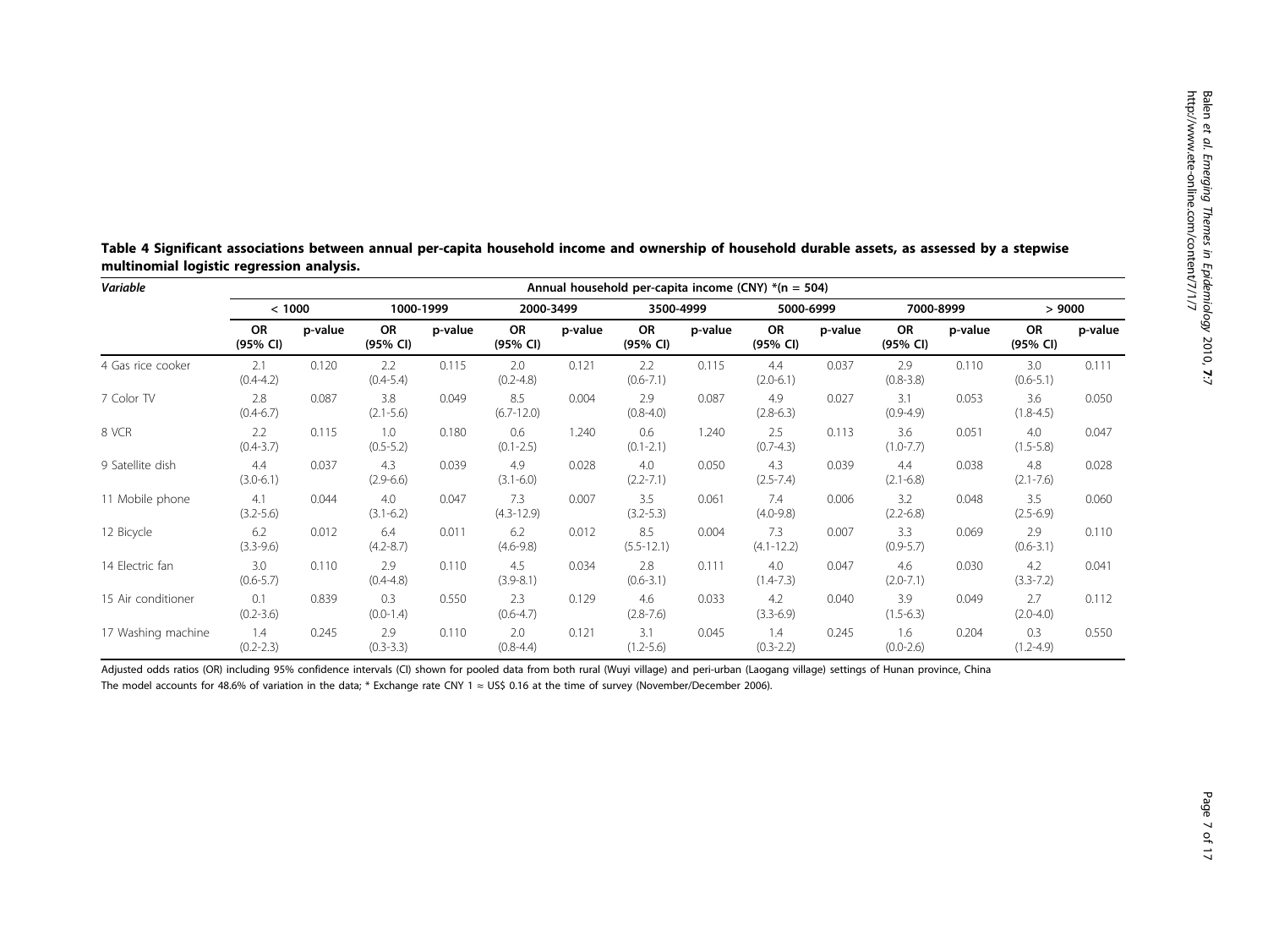| Variable<br>(% variance accounted for) |                       |                                 | Rural (Wuyi)            |                         | Peri-urban (Laogang)  |                                 |                       |  |  |
|----------------------------------------|-----------------------|---------------------------------|-------------------------|-------------------------|-----------------------|---------------------------------|-----------------------|--|--|
|                                        | PC 1, PF 1<br>(24.3%) | <b>PC 2, PF 2</b><br>$(11.0\%)$ | PC 3, PF 3<br>$(9.4\%)$ | PC 4, PF 4<br>$(8.9\%)$ | PC 1, PF 1<br>(27.8%) | <b>PC 2, PF 2</b><br>$(16.5\%)$ | PC 3, PF 3<br>(12.7%) |  |  |
| 2 Own land                             |                       |                                 | $-0.421$ , n.a.         | 0.564, 0.436            |                       | $0.574, -0.408$                 |                       |  |  |
| 3 Own animals                          |                       |                                 | $-0.469$ , n.a.         | 0.493, n.a.             | n.a.                  | n.a.                            | n.a.                  |  |  |
| 4 Gas rice cooker                      | 0.638, 0.573          |                                 |                         |                         | n.a.                  | n.a.                            | n.a.                  |  |  |
| 5 Microwave                            | 0.464, 0.388          |                                 |                         |                         | n.a.                  | n.a.                            | n.a.                  |  |  |
| 8 VCR                                  | 0.465, 0.405          | 0.444, n.a.                     |                         |                         | 0.702, 0.613          |                                 |                       |  |  |
| 9 Satellite dish                       | 0.527, 0.483          |                                 |                         |                         | n.a.                  | n.a.                            | n.a.                  |  |  |
| 10 Phone line                          | n.a.                  | n.a.                            | n.a.                    | n.a.                    |                       | $-0.736, 0.527$                 |                       |  |  |
| 11 Mobile phone                        | 0.611, 0.553          |                                 |                         |                         | 0.668, 0.585          |                                 |                       |  |  |
| 13 Motorbike                           | 0.595, 0.525          |                                 |                         |                         | n.a.                  | n.a.                            | n.a.                  |  |  |
| 15 Air conditioner                     | n.a.                  | n.a.                            | n.a.                    | n.a.                    | 0.585, 0.500          |                                 |                       |  |  |
| 16 Fridge                              | 0.444, 0.373          |                                 |                         |                         | 0.661, 0.614          |                                 |                       |  |  |
| 17 Washing machine                     | 0.580, 0.533          | 0.430, n.a.                     |                         |                         | 0.734, 0.668          |                                 |                       |  |  |
| 21 Boat                                |                       |                                 |                         | 0.669, 0.429            |                       |                                 |                       |  |  |
| 27 Weak brick roof                     | $-0.564,-0.554$       |                                 |                         |                         | n.a.                  | n.a.                            | n.a.                  |  |  |
| 28 Strong brick roof                   | n.a.                  | n.a.                            | n.a.                    | n.a.                    |                       | 0.827, 0.849                    |                       |  |  |
| 31 Porcelain floor                     | 0.605, 0.601          | n.a., -0.482                    |                         |                         | 0.650, 0.647          |                                 | n.a., -0.500          |  |  |
| 35 Flushable toilet                    | 0.694, 0.676          |                                 |                         |                         | 0.561, 0.512          |                                 |                       |  |  |
| 36 Medicines at home                   | n.a.                  | n.a.                            | n.a.                    | n.a.                    |                       |                                 | 0.677, 0.433          |  |  |
| 38 Over-crowding                       |                       |                                 | 0.678, 0.453            |                         | n.a.                  | n.a.                            | n.a.                  |  |  |

<span id="page-7-0"></span>Table 5 Principal components (PCs) or principal factors (PFs) extracted by principal components analysis (PCA) and principal axis factoring (PAF), showing component or factor loadings.

Values shown are for rural (Wuyi village) (left) and peri-urban (Laogang village) (right) settings, Hunan province, China\*

n.a, not applicable; <sup>1</sup> Factor loadings reported only if they exceed the cut-off eigenvector of  $|0.3|$ ;\* Rotation method: no rotation used to maximize the squared loadings of the columns.

NB Indices were created using only the first component or factor. Remaining components or factors are shown for clarification purposes. Where variables loaded on more than one component or factor, the one selected is shown in bold. This was done based on the co-efficient  $\alpha$  score.

0.863. The anti-image correlation matrix measures of sampling adequacy were above 0.636 and the off-diagonal values were below |0.345| for each setting and pooled data. Cronbach's coefficient  $\alpha$  for the 15-item scale was 0.652 in Wuyi, 0.615 for the 11-item scale in Laogang, and 0.667 for the 14-item scale pooled data.

PCA and PAF revealed four components or factors with eigenvalues >1.0 in the rural setting and three in the peri-urban setting. In each case the first component or factor comprised of several heavily loaded variables (eigenvectors >0.3) and accounted for 24.3% and 27.8% of the variation in the data from Wuyi and Laogang, respectively, while the remaining components or factors had fewer variables and explained a smaller proportion of the variation (Table 5). For the pooled data, three components or factors had eigenvalues >1.0 and the first component or factor accounted for 33.9% of the variation in the data. The un-rotated extraction method was selected for PCA and PAF in both settings and for the pooled data, as rotation did not add measurably to the simplicity or fit of each of the models. The relative magnitude and direction of the weights in the PCA and PAF models are consistent within

settings (Table 5) and across pooled data (data not shown).

For both settings, standardized indices of relative wealth were created using heavily loaded variables of the first PC, or the first PF, with variables weighted according to their eigenvector, as in the equation. All four indices showed evidence of clumping and truncation (Figure [1\)](#page-8-0). The PCA and PAF indices correlated well with each other within each village (for both settings Spearman's rho = 0.99, p < 0.001). The Kappa agreement was found to be almost perfect, with values of 0.91 and 0.81 for Wuyi and Laogang, respectively. In Wuyi, 17 (6.6%) households were in different quartiles according to factor extraction method, while this was the case for 35 (14.2%) households in Laogang (Figure [2](#page-9-0)).

# Comparison of proxy wealth indices with self-reported income and savings

Both PCA and PAF indices showed a weak, but significant, positive correlation with annual household percapita income (Spearman's rho =  $0.27$ , p <  $0.001$  for PCA and Spearman's rho =  $0.26$ , p <  $0.001$  for PAF), with annual household per-adult income (Spearman's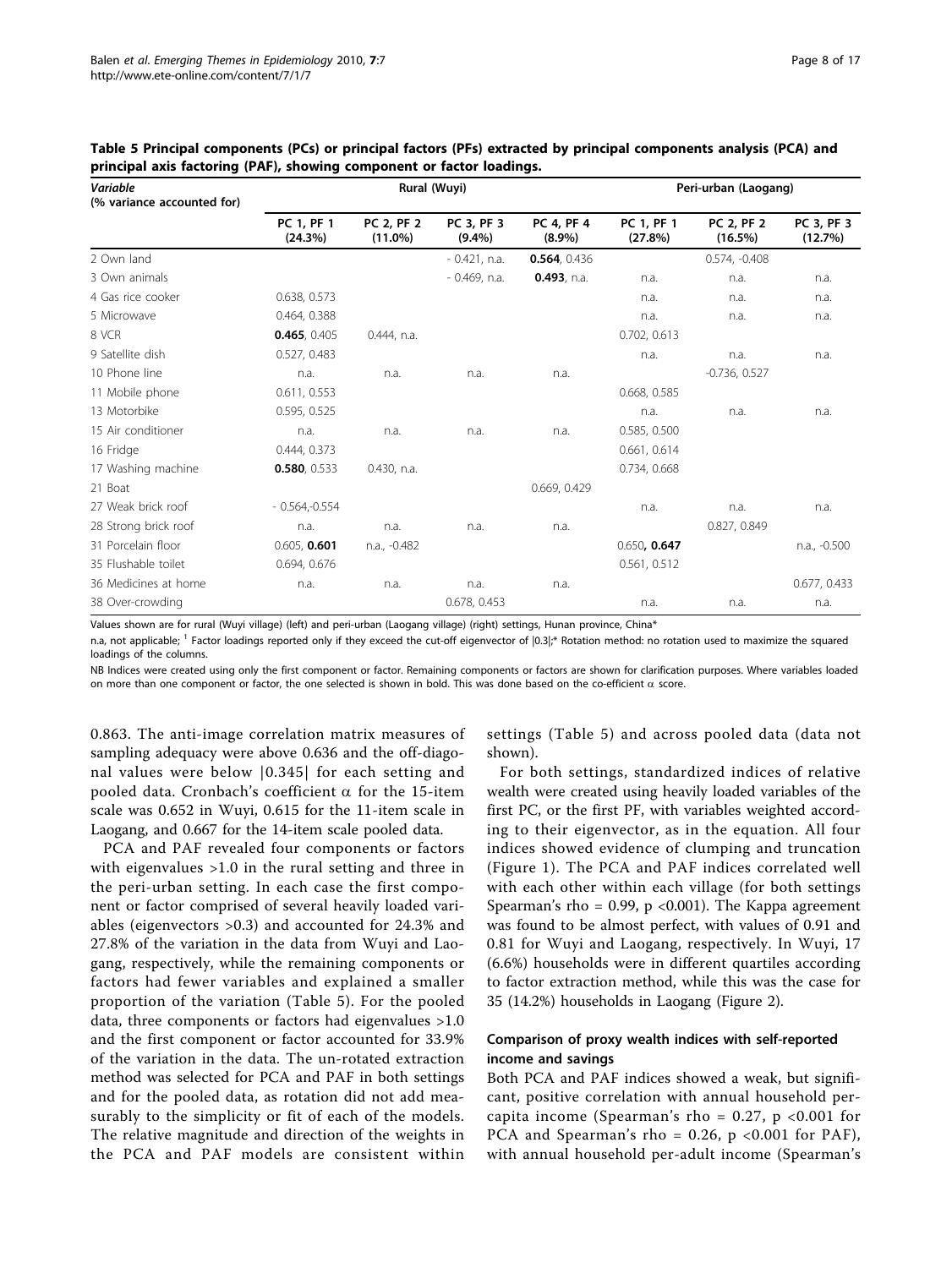<span id="page-8-0"></span>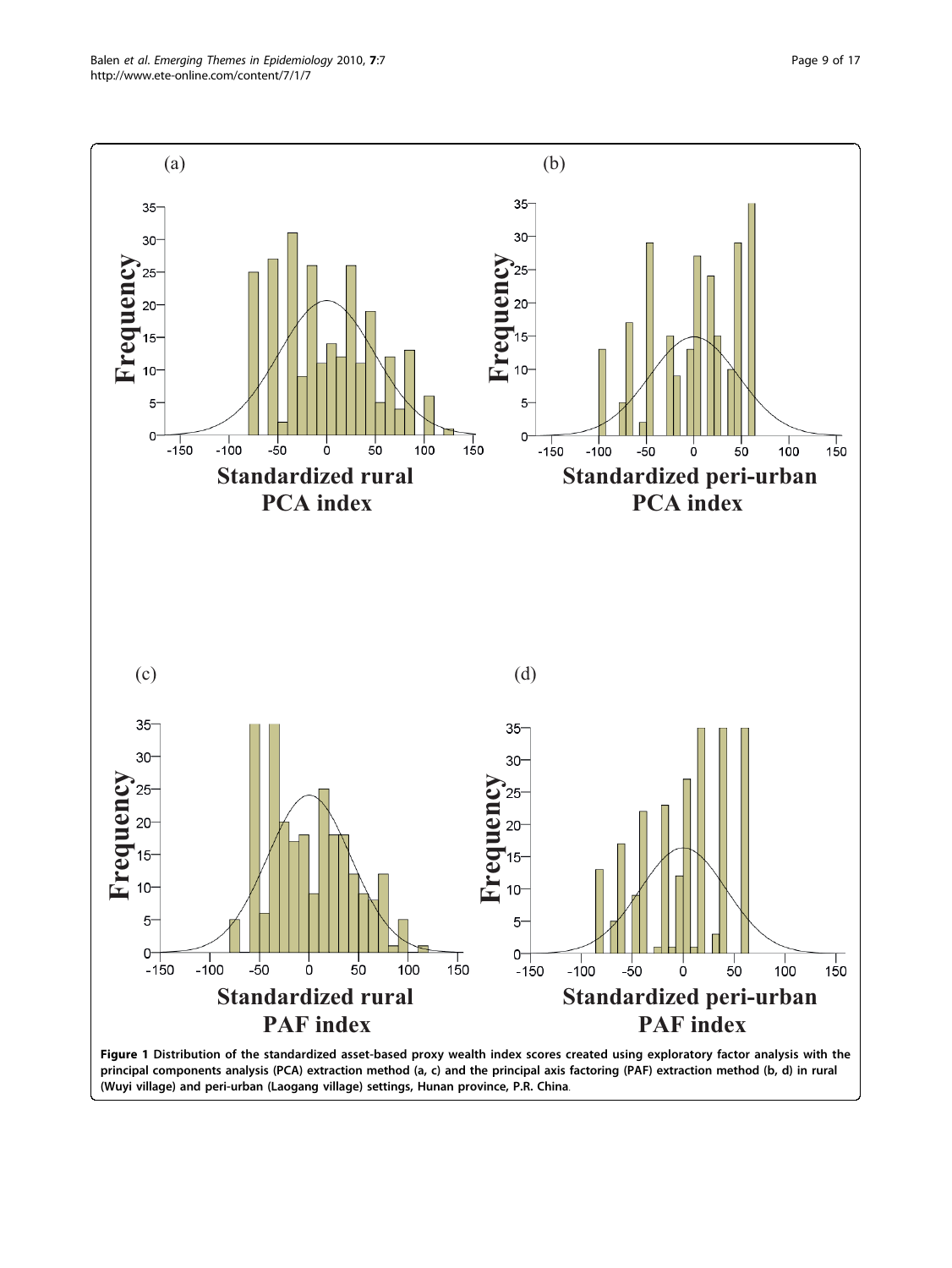<span id="page-9-0"></span>Balen et al. Emerging Themes in Epidemiology 2010, 7:7 http://www.ete-online.com/content/7/1/7

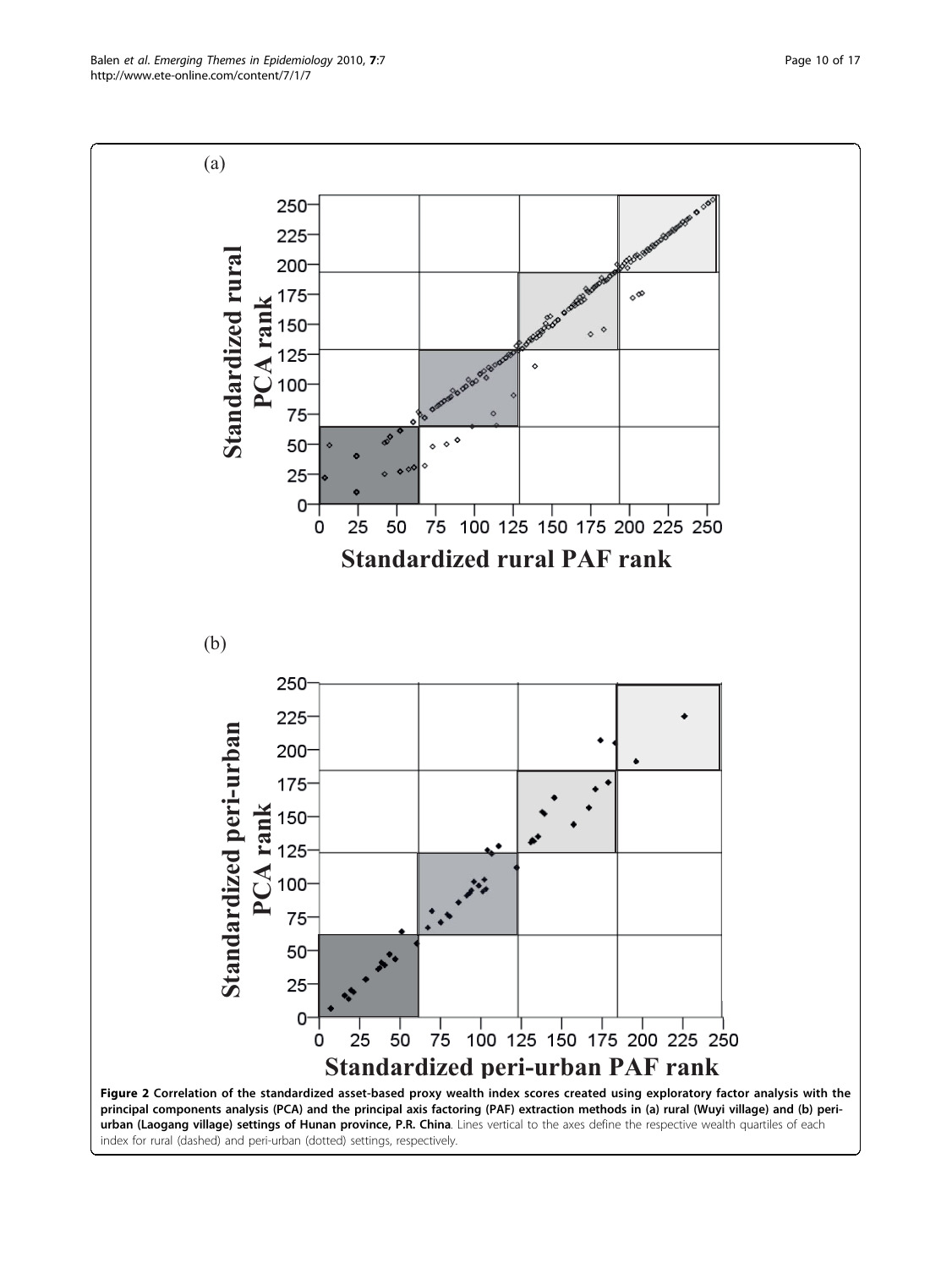rho = 0.30,  $p \le 0.001$  for PCA and Spearman's rho = 0.29, p <0.001 for PAF) and with annual household percapita savings (Spearman's rho =  $0.16$ , p =  $0.016$  for PCA and Spearman's rho =  $0.16$ ,  $p = 0.017$  for PAF) in the rural setting. Similarly, in the peri-urban setting both indices were weakly, but significantly, correlated with annual household income (per-capita income Spearman's rho =  $0.27$ , p <  $0.001$  for PCA and Spearman's rho =  $0.28$ , p <  $0.001$  for PAF and per-adult income Spearman's rho =  $0.36$ , p <  $0.001$  for PCA and Spearman's rho =  $0.37$ , p <  $0.001$  for PAF) and with annual household per-capita savings (Spearman's rho = 0.26,  $p = <0.001$  for PCA and Spearman's rho = 0.27, p <0.001 for PAF). Mean asset-based index scores, derived either by PCA or PAF, were significantly different between combined income and savings categories in both settings (PCA rural score (i) high income with savings: 21.5, (ii) high income without savings: 12.8, (iii) low income with savings: -8.0, and (iv) low income without savings: -16.3; PCA peri-urban score (i) high income with savings: 25.4, (ii) high income without savings: 11.5, (iii) low income with savings: 2.6, and (iv) low income without savings: -16.8; Kruskal-Wallis = 27.6, degrees of freedom  $(d.f.) = 3$ ,  $p < 0.001$  for the rural

setting and Kruskal-Wallis = 32.0, d.f. = 3, p <0.001 for the peri-urban setting) (Figure 3).

We found wide disparities among the asset-based proxy wealth quartiles in mean annual household percapita income and per-adult income. To illustrate this issue, using the PCA extraction method, we found highly significant Kruskal-Wallis test results both for rural and peri-urban settings (annual household percapita income in rural setting Kruskal-Wallis = 14.7, d.f.  $= 3$ ,  $p = 0.002$  and peri-urban setting Kruskal-Wallis  $=$ 21.0, d.f.  $= 3$ ,  $p \le 0.001$  and for per-adult income in rural setting Kruskal-Wallis = 23.7, d.f. = 3,  $p = 0.001$  and peri-urban setting Kruskal-Wallis = 35.1, d.f. = 3, p <0.001). Similarly, we found disparities among wealth quartiles in a household's ability to save for both settings ( $\chi^2$  test p = 0.014 and  $\chi^2$  test p <0.001 for rural and peri-urban settings, respectively) (Table [6](#page-11-0), rural setting only). This pattern was also confirmed when comparing mean annual household per-capita savings among wealth quartiles for the peri-urban setting (Kruskal-Wallis = 17.3, d.f. = 3,  $p$  <0.001) but not for the rural setting (Kruskal-Wallis = 6.9, d.f. = 3,  $p = 0.077$ ). Disparities in a combination of annual household income and saving were also apparent between MW

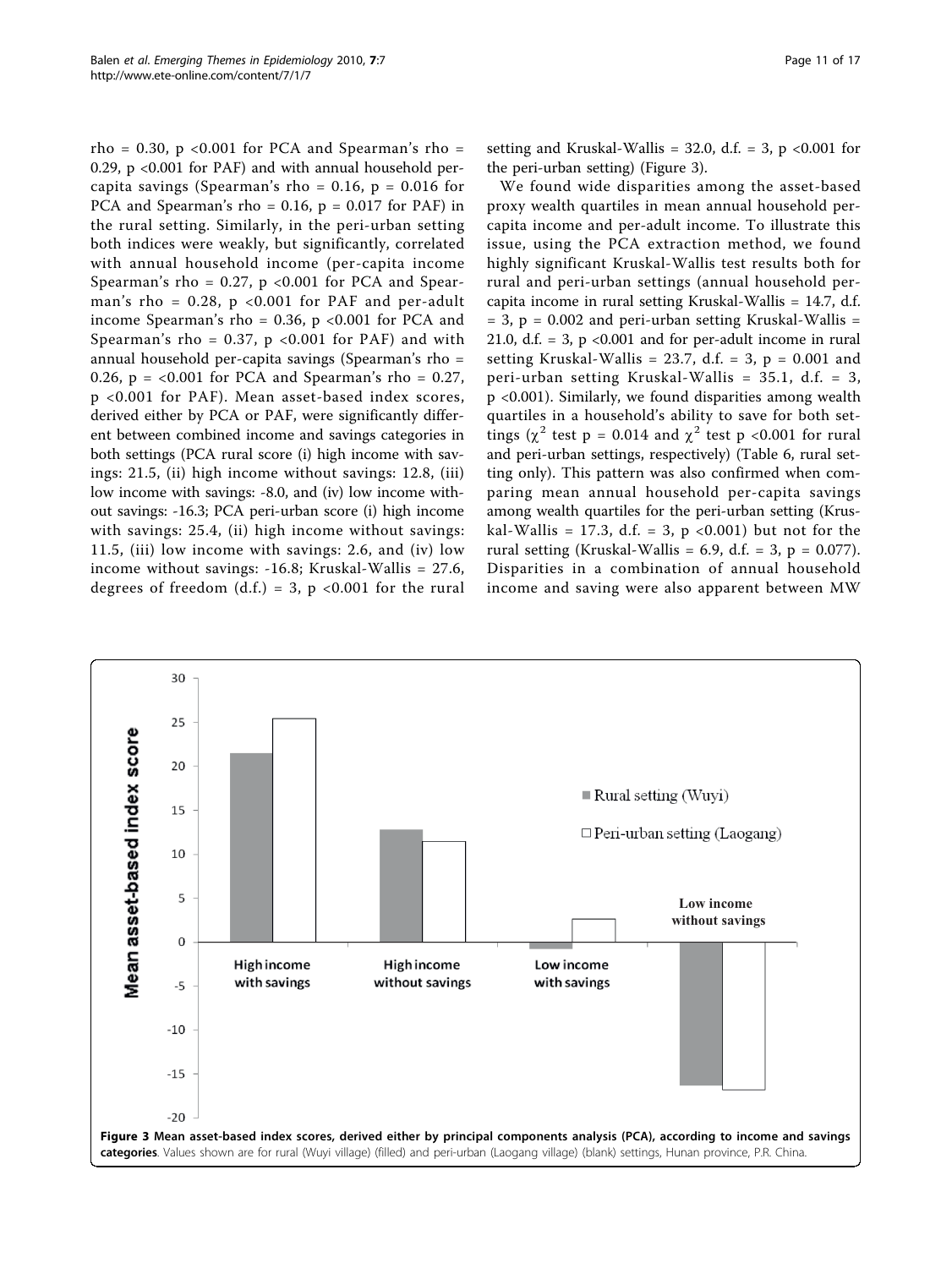| Variable                    |                         | Wealth quartile*            |                             |                            |           |      |         |
|-----------------------------|-------------------------|-----------------------------|-----------------------------|----------------------------|-----------|------|---------|
|                             | Most poor<br>$(n = 64)$ | Below average<br>$(n = 66)$ | Above average<br>$(n = 64)$ | Most wealthy<br>$(n = 64)$ | $MW:MP**$ |      | p-value |
| Ability to save money       | 15 (23.4%)              | 23 (34.8%)                  | 29 (45.3%)                  | 39 (60.9%)                 | 2.6       | 10.6 | 0.014   |
| Low income without savings  | 34 (53.1%)              | 35 (53.0%)                  | 20 (31.3%)                  | 14 (21.9%)                 | 0.4       | 19.6 | < 0.001 |
| Low income with savings     | $5(7.8\%)$              | 8 (12.1%)                   | $6(9.4\%)$                  | 10 (15.6%)                 | 2.0       | 1.9  | 0.588   |
| High income without savings | 15 (23.4%)              | 12 (18.2%)                  | 15 (23.4%)                  | 11 (17.2%)                 | 0.7       | 4.1  | 0.247   |
| High income with savings    | 10 (15.6%)              | 11 (16.7%)                  | 23 (35, 9%)                 | 29 (45.3%)                 | 2.9       | 20.1 | < 0.001 |

<span id="page-11-0"></span>Table 6 The relationship between the proxy wealth index generated using principal components analysis (PCA) and income and savings, among households in a rural (Wuyi village) setting, Hunan province, China

 $*$  n = Number of households in each category;  $**$  = Most wealthy to most poor ratio

and MP quartiles, in both settings (Table 6, rural setting only).

When the analyses were repeated for pooled data, we found that households from each setting were highly unequally distributed among the proxy wealth quartiles (Figure [4\)](#page-12-0). Both PCA- and PAF-based indices showed weak, but significant, positive correlations with annual household per-capita income (Spearman's rho = 0.27,  $p \le 0.001$  for PCA and Spearman's rho = 0.28, p  $\le 0.001$ for PAF), per-adult income (Spearman's rho =  $0.21$ ,  $p \le 0.001$  for PCA and Spearman's rho = 0.22, p  $\le 0.001$ for PAF) and per-capita savings (Spearman's rho = 0.26,  $p$  <0.001 for PCA and Spearman's rho = 0.27, p <0.001 for PAF). Kappa agreements of the PCA and PAF indices with the index based on per-capita income were poor (0.12 and 0.13, respectively). Wide disparities in household durable assets, housing characteristics, utilities and sanitation were clear among the four proxy wealth categories. Disparities in a combination of annual household income and saving were also apparent between MW and MP quartiles (Table [7\)](#page-12-0).

# **Discussion**

This study contributes methodologically and analytically to research into measurements of wealth and SEP in a country undergoing rapid social, economic, demographic and health transitions [\[21\]](#page-15-0). Using household-level data collected with a pre-tested and standardized questionnaire in a rural and a peri-urban setting in Hunan province, P.R. China, we examined asset-based proxy wealth measurements constructed by two common exploratory factor analysis approaches. Our results confirm that, although they have different underlying theoretical assumptions, both PCA and PAF are equally effective statistical techniques in evaluating relative wealth among households. Consistent with the proxy wealth indices derived in the Demographic and Health Surveys (DHS) [[9](#page-15-0)], we selected the first un-rotated component/factor, which accounted for 24.3% (rural) and 27.8% (peri-urban) of the overall variation in the data. Proxy wealth index scores were significantly associated with wealth quartiles based on a household's selfreported annual income, and a combination of income and savings, but not savings alone. We found large discrepancies between MW and MP households within and between the two study villages. However, further analyses of pooled results suggest that when combining data from the two settings, these differences may be structural, owing more to urbanization, modernization and accessibility of goods and services, rather than wealth per se. This may be particularly true for P.R. China, which is undergoing a long-term, yet spatially heterogenous, period of industrialization and development [\[22-24](#page-15-0)].

Salaries in the rural setting were frequently at the low (e.g., CNY <2000) and the high (e.g., CNY >7000) ends of the spectrum, while those in the peri-urban setting seemed clustered in the middle. This is possibly explained by reporting bias, as many of the peri-urban respondents were the next of kin and not the household head, or, by unaccounted externalities (e.g., government policies) imposing a spatial correlation on household income [[25\]](#page-15-0). As in most of rural P.R. China, household income was predominantly (in the case of 220, or 85.3%, households) sourced from fishing and/or farming activities [\[26\]](#page-16-0). However, in the peri-urban setting our questionnaire survey failed to capture the most common source of primary income (175, or 71.1%, peri-urban household respondents reported 'other' primary source of income), although anecdotal evidence suggests that these are mainly remittances from non-resident household members and occasionally government payments or basic pension schemes. Saving was more commonly reported in the rural setting which, assuming no reporting bias, is likely a result of less secure employment, and hence greater income uncertainty [[27\]](#page-16-0), and a weakened social security system bringing about high user charges for public services [[28](#page-16-0)]. We found that age was an important factor in saving patterns of rural households, implying that younger households smooth consumption, perhaps in order to invest so that their living standards can be enhanced in the future. Furthermore, stronger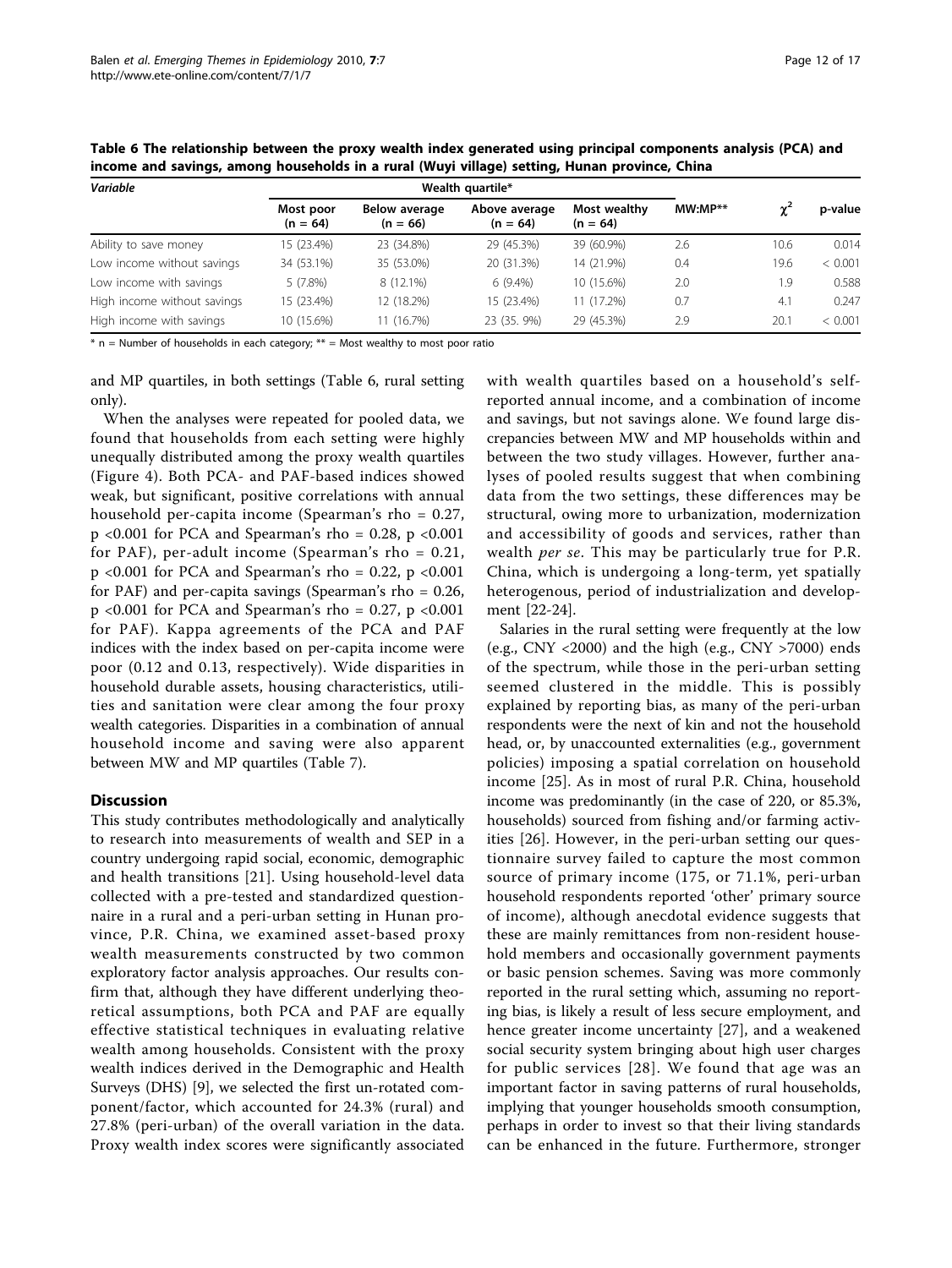<span id="page-12-0"></span>

Table 7 The relationship between the proxy wealth index generated using principal components analysis (PCA) and income and savings, among households in rural (Wuyi village) and peri-urban (Laogan village) settings, Hunan province, China

| Variable                    |                          | Wealth quartile*                    |                              |                             |           |            |         |
|-----------------------------|--------------------------|-------------------------------------|------------------------------|-----------------------------|-----------|------------|---------|
|                             | Most poor<br>$(n = 127)$ | <b>Below average</b><br>$(n = 126)$ | Above average<br>$(n = 126)$ | Most wealthy<br>$(n = 125)$ | $MW:MP**$ | $\gamma^2$ | p-value |
| Ability to save money       | 43 (33.9%)               | 51 (40.5%)                          | 29 (23.0%)                   | 33 (26.4%)                  | 0.8       | 15.2       | 0.002   |
| Low income without savings  | 59 (46.4%)               | 44 (34.9%)                          | 66 (52.4%)                   | 54 (43.2%)                  | 0.9       | 10.8       | 0.013   |
| Low income with savings     | 19 (15.0%)               | 11 (8.7%)                           | $9(7.1\%)$                   | $5(4.0\%)$                  | 0.3       | 5.2        | 0.002   |
| High income without savings | 25 (19.7%)               | 31 (24.6%)                          | 31 (24.6%)                   | 38 (30.4%)                  | 1.5       | 15.0       | 0.003   |
| High income with savings    | 24 (18.9%)               | 40 (31.8%)                          | 20 (15.9%)                   | 28 (22.4%)                  | 1.2       | 1.1        | 0.011   |

 $*$  n = Number of households in each category;  $**$  = Most wealthy to most poor ratio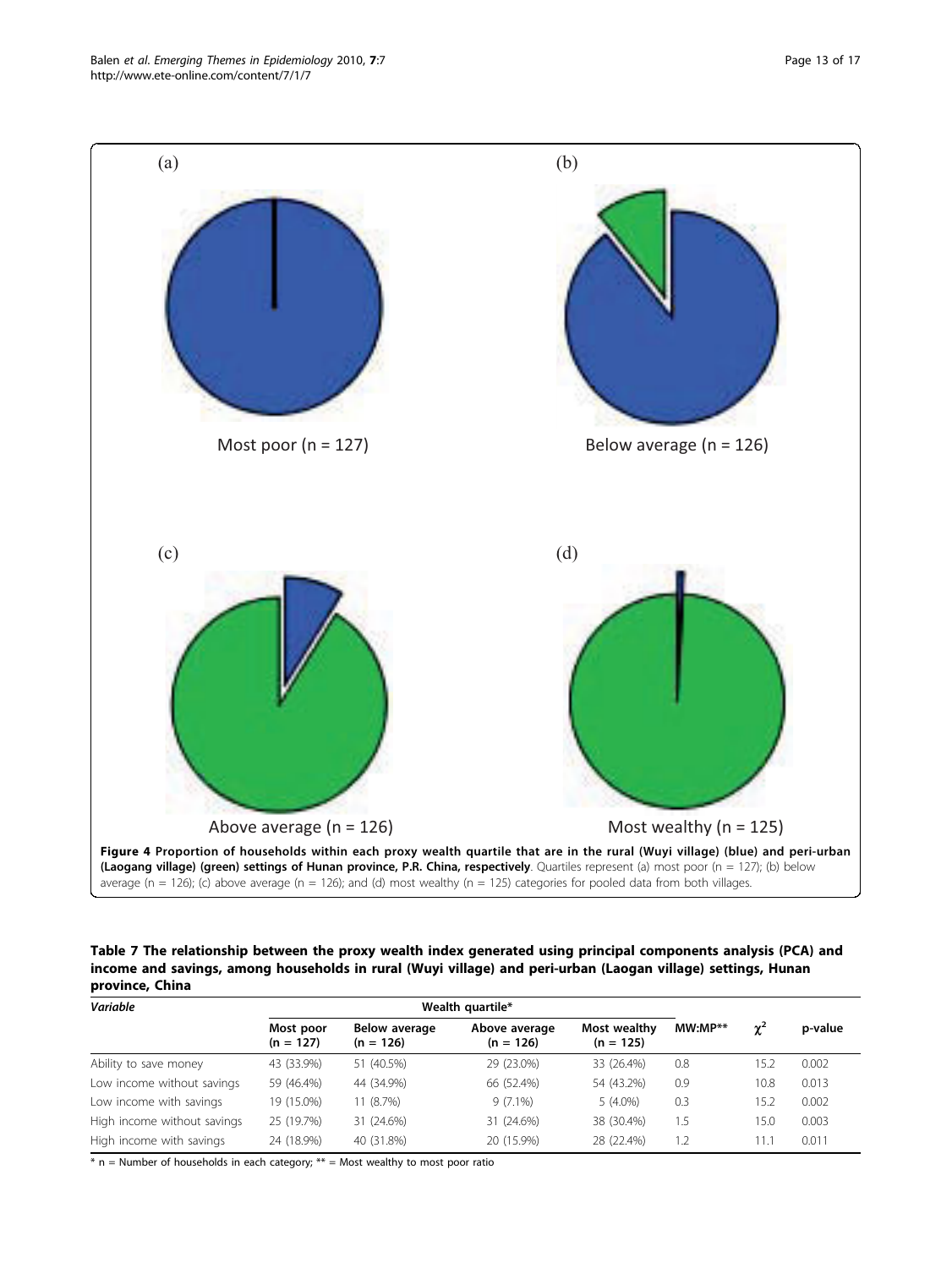social networks in the rural setting may impact on decision making behavior such as household expenditure patterns, while costs of basic needs may also be substantially lower in rural areas [\[29,30\]](#page-16-0).

Though proxy measures of wealth are welcome tools in international health research [[15\]](#page-15-0), the construction of indices based on exploratory factor analysis has been criticized for being subjective and unstandardized [\[12,](#page-15-0)[31](#page-16-0)]. Conversely, several studies have reported that the assetbased index is a more accurate indicator of long-term wealth than income and consumption data [[14](#page-15-0),[15\]](#page-15-0). Nonetheless, the reliability of the asset-based index has also been questioned by some authors [\[11\]](#page-15-0). Indeed, using binary data, such as ownership of a particular asset, may violate underlying assumptions that the measured variables are related in a linear fashion to the underlying latent constructs (i.e., wealth). Our results confirm those in other settings [\[15](#page-15-0),[32\]](#page-16-0), indicating internal consistency and robustness in both methods, particularly for higher ranking households. While household income showed a significant association with ownership of numerous household durable assets, the correlation between the asset-based proxy wealth indices and the direct measures of wealth was low. The proxy wealth models explained a higher proportion of data in the peri-urban setting than the rural setting (27.8% vs. 24.3% for PCA), which may add strength to the concern that an asset-based index is a more 'appropriate' measure of wealth in urban areas compared with rural areas [[18,](#page-15-0)[31\]](#page-16-0). To increase these percentages, other data analysis tools such as the modified hierarchical ordered probit (HOPIT) model [\[33](#page-16-0)] and multiple correspondence analysis (MCA) [[34](#page-16-0)] may be used to weight the indicators and should be explored further in subsequent studies.

Questions remain regarding the choice and number of variables to be included, although it has been suggested that the data should comprise of 10-15 subjects per variable [[35\]](#page-16-0). With 15 and 11 variables in the rural and peri-urban villages, respectively, our sample size of 246- 258 households was satisfactory. Sampling adequacy was further confirmed by the KMO measure (KMO >0.7 is said to be 'meritious'), and by Bartlett's test of sphericity, which indicated that the correlation matrices were not identity matrices, and hence the factor model was appropriate. Retaining only components or factors with eigenvalues >1.0 ensured that they explained at least as much variance in the data as one measured variable, since the variance accounted for by each of the components is its associated eigenvalue. However, Cronbach's coefficient  $\alpha$  was just below 0.7 for each setting, indicating that up to 50% of the variance in the items may be attributable to measurement error. Similar to other studies, we found that the first PC and the first PF only explained a low percentage of variation in the data

(20-30%). This finding suggests that, while the derived indices do provide a proxy measure of wealth, it is estimated with a considerable level of inaccuracy [[31,32,36](#page-16-0)]. Although inclusion of the remaining components or factors helps explain some of the remaining variation, it is unclear if, and how, this should be done [\[37\]](#page-16-0).

Consistent with findings from other studies, both PCA and PAF showed signs of clumping and truncation, hindering their ability to accurately classify wealth quartile borderline households, although this was less obvious in the rural data [[18](#page-15-0),[32,34](#page-16-0)] (see Figure [1\)](#page-8-0). Clumping may be a statistical phenomenon caused by a lack of input variables that can adequately distinguish between households of a similar economic status [[18\]](#page-15-0), or it may be a product of social and economic homogeneity stemming from half a century of socialist rule in P.R. China [[27](#page-16-0),[31\]](#page-16-0). In the peri-urban setting, including ownership of computers and household Internet service may have helped further differentiate between the AA and MW. Differentiating between the age, price, condition and quantity of specific assets may reduce the effect of clumping and/or truncation and should be explored in greater detail, although results from previous studies imply that this information may not add to the accuracy or robustness of the index [[14,](#page-15-0)[38](#page-16-0)]. Furthermore, in our study the few households which were re-classified into different quartiles according to the factor extraction method employed only moved to immediately adjacent quartiles.

Notably, our asset-based proxy wealth index includes utility and sanitation variables, which can have direct effects on health, hence making it difficult to separate out indirect effects on health, *via* improved living conditions, from direct ones. Furthermore, a distinction should be made between variables that may be determinants of wealth, such as means of production, communication or transport, and those that are purely *indicators* of wealth, such as certain leisure goods [\[18\]](#page-15-0). Where quantifying the extent of inequality is the major goal, the concentration index and its associated concentration curve may be used [[39,40](#page-16-0)]. Alternative approaches to measuring wealth, for example participatory wealth ranking (PWR), may be borrowed from development studies or from econometrics, potentially providing new insight for public health researchers [\[41\]](#page-16-0).

An important drawback of the household survey method employed in our study is that the population sample did not include migrant populations, who tend to be the most poor and socially disadvantaged house-holds in society [[42\]](#page-16-0), or information on informal remittances from temporary migrating household members [[31](#page-16-0)]. Furthermore, the census data employed were obtained one year before our survey, and may have become inaccurate in the fast-changing living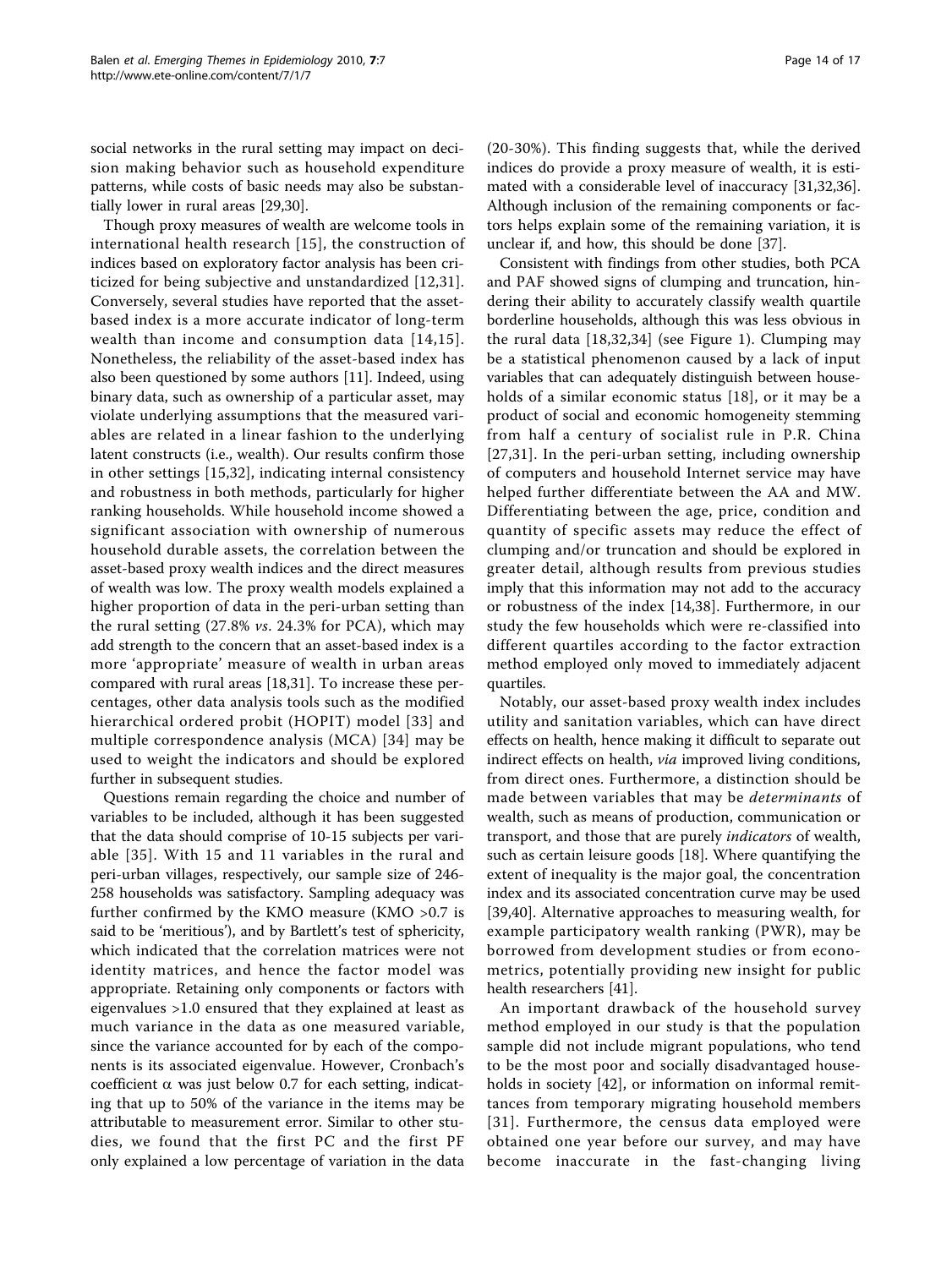environment of contemporary P.R. China. Finally, compliance in the peri-urban setting was considerably lower than in the rural setting (70% vs. 88%) and no further information was available on non-compliant individuals for comparison [[43\]](#page-16-0). Including the migrant population may have significantly altered the patterns emerging from our aggregated data and the apparently wide systemic rural to peri-urban gap [[17\]](#page-15-0).

While it is beyond the scope of this paper to comprehensively explore the factors behind the disparities both within and between settings, we call upon further research into the complex interactions between these and other assets such as human capital, public capital and land assets [[44,45\]](#page-16-0). This would help to establish the driving forces of the observed differences between direct and proxy measures of wealth and to further examine how these differences impact on health service utilization, research and health policy [\[44,45](#page-16-0)]. Improved living conditions and diminished inequality gaps are not only important as distal and proximal determinants of health, but are also vital factors for national and regional sociopolitical stability [\[29](#page-16-0)]. Closing the rural to urban gap in particular is currently a top policy priority in P.R. China, with the  $11<sup>th</sup>$  Five Year Plan (2006-2010) having introduced the "Building a Socialist New Countryside" campaign [[46\]](#page-16-0). In order to monitor and evaluate this campaign, however, it is crucial to have a time- and cost-effective appraisal of relative SEP [[47\]](#page-16-0). This paper supports the use of the asset-based index as a proxy measure of wealth, with weights derived from either PCA or PAF, although we recommend caution when comparing aggregated data from various settings. Given the renewed interest in the role of inequalities on economic inefficiency [[48\]](#page-16-0), and the important role of P.R. China in achieving the Millennium Development Goals (MDGs) [[49](#page-16-0)], it is conceivable that these methods will be of use in numerous other applications, as well as in other geographical locations.

# Appendix Definitions of economics and statistics terms used in this paper

# Anti-image correlation matrix

A matrix containing the negatives of the partial correlation coefficients. Most of the off-diagonal elements should be small in a good factor model.

### Asset

An item of ownership convertible into cash.

#### Bartlett's test of sphericity

A method to test whether the correlation matrix is an identity matrix, which would indicate that the factor model is inappropriate.

# Cronbach's coefficient  $\alpha$

A method of assessing the internal consistency, or reliability, of a set of items, where  $[(1-\alpha^2) \times 100]$  indicates the percent of variance in the items that could be attributed to measurement error.

# Durables

Manufactured products such as an automobile or a household appliance that can be used over a relatively long period without being depleted or consumed.

#### **Eigenvalue**

The scalar of the associated eigenvector, indicating the amount of variance explained by each PC or each PF.

#### Eigenvector

A vector that results in a scalar multiple of itself when multiplied by a matrix. It corresponds to the weights in a linear transformation when computing PCA and PAF.

#### Kaiser-Meyer-Olkin (KMO)

A measure of sampling adequacy which tests whether the partial correlations among items are small.

#### Kruskal-Wallis

A non-parametric method for testing equality of population medians among groups.

#### Peri-urban

Immediately adjoining an urban area; between the suburbs and the countryside.

#### Principal axis factoring (PAF)

A data reduction technique which uses squared multiple correlations as initial estimates of the communalities. The communalities are entered into the diagonals of the correlation matrix before factors are extracted from the matrix, allowing the variance of each item to be a function of both item communality and non-zero unique item variance.

#### Principal components analysis (PCA)

A data reduction technique using the principle components model. It assumes that components are uncorrelated and that the communality of each item sums to one for all components, therefore implying that each item has zero unique variance.

#### Rotation

Turning the reference axes of the factors about their origin in order to achieve a simpler and theoretically more meaningful factor solution than is produced by the unrotated factor solution; the positions of the items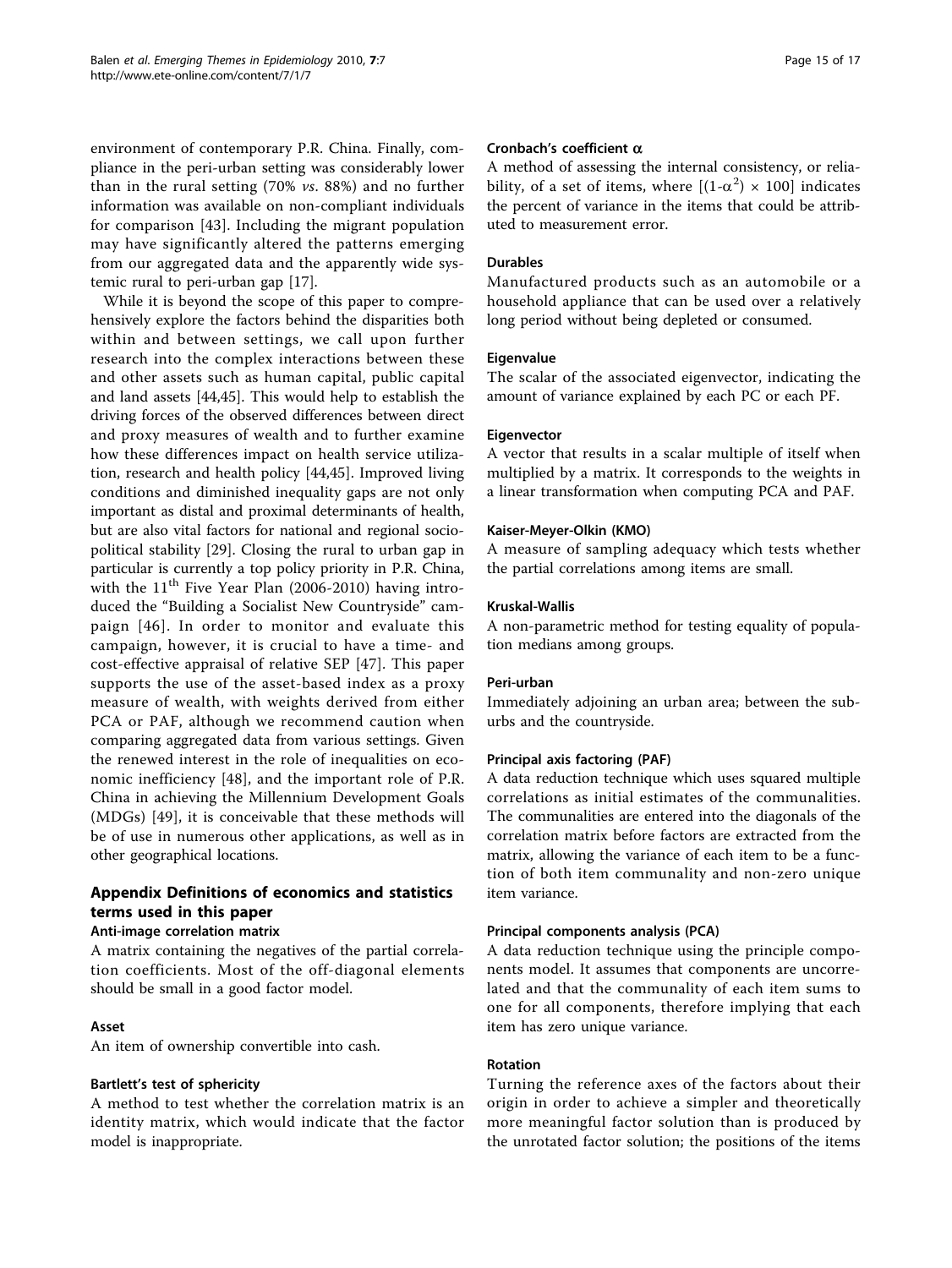<span id="page-15-0"></span>are fixed in geometric space while the factor axes are rotated through specified angles.

#### Socio-economic position (SEP)

An aggregate concept that includes both resource-based and prestige-based measures. Resource-based measures refer to material and social resources and assets, including income, wealth, and educational credentials. Prestige-based measures refer to individuals rank or status in a social hierarchy, typically evaluated with reference to peoples' access to, and consumption of, goods, services and knowledge, as linked to their occupational prestige, income, and educational level.

#### **Utility**

A public service such as plumbing, electricity or railroad line.

# Additional material

[Additional file 1: S](http://www.biomedcentral.com/content/supplementary/1742-7622-7-7-S1.DOC)tep-by-step procedure for generation of assetbased wealth indices. A step-by-step procedure for the generation of asset-based wealth indices, as used in this study.

#### Acknowledgements

The authors would like to thank all study participants. We thank colleagues from the Hunan Institute of Parasitic Diseases and the local antischistosomiasis control stations who were involved in this study. Penelope Vounatsou and Kylie-Ann Mallitt are acknowledged for statistical advice. This study received financial support from the National Health and Medical Research Council (Australia)/Wellcome Trust (UK) (ICRG Award) (DPM, YSL and GMW), the University of Queensland (GR) and the Swiss National Science Foundation through project no. PBBSB-109011 (GR) and PPOOB-102883 and PPOOB-119129 (JU). JB is the recipient of a Northcote Graduate Scholarship.

#### Author details

<sup>1</sup>Queensland Institute of Medical Research, P.O. Royal Brisbane Hospital, Brisbane 4029, Queensland, Australia. <sup>2</sup>School of Population Health, University of Queensland, Herston Road, Brisbane 4029, Queensland, Australia. <sup>3</sup>Centre for Non-Traditional Security Studies, S. Rajaratnam School of International Studies, Nanyang Technological University, Nanyang Avenue, Singapore. <sup>4</sup> Department of Global Health and Development, London School of Hygiene and Tropical Medicine, 15-17 Tavistock Place, London WC1 H 9SH, UK. <sup>5</sup>Hunan Institute of Parasitic Diseases, Huabanqiao Road, Yueyang 414000, China. <sup>6</sup>School of Public Health, Central South University, Changsha 410083, China. <sup>7</sup>Department of Epidemiology and Public Health, Swiss Tropical and Public Health Institute, P.O. Box, CH-4002 Basel, Switzerland. <sup>8</sup>University of Basel, P.O. Box, CH-4003 Basel, Switzerland. <sup>9</sup>Département Environnement et Santé, Centre Suisse de Recherches Scientifiques en Côte d'Ivoire, 01 BP 1301, Abidjan 01, Côte d'Ivoire.

#### Authors' contributions

JB was involved in the study design and in the implementation and coordination of the fieldwork, analyzed the data and drafted the manuscript. DPM, YSL and JU contributed to the study conception and design. ZYZ and LPY oversaw the fieldwork implementation. GMW assisted with the statistical analysis. YL, MYR, ZCL and JZ ran the household surveys in Wuyi and Laogang. GR supervised JB, contributed to the study conception, design, and implementation in the field. All authors were involved in critical revision of the manuscript and read and approved the final manuscript.

#### Competing interests

The authors declare that they have no competing interests.

Received: 26 March 2010 Accepted: 3 September 2010 Published: 3 September 2010

#### References

- 1. Krieger N: [A glossary for social epidemiology.](http://www.ncbi.nlm.nih.gov/pubmed/11553651?dopt=Abstract) J Epidemiol Community Health 2001, 55(10):693-700.
- 2. McDonough P, Sacker A, Wiggins RD: Time on my side? Life course trajectories of poverty and health. Soc Sci Med 2005, 61(8):795-808.
- 3. Adler NE, Boyce T, Chesney MA, Cohen S, Folkman S, Kahn RL, Syme SL: [Socioeconomic status and health. The challenge of the gradient.](http://www.ncbi.nlm.nih.gov/pubmed/8122813?dopt=Abstract) Am Psychol 1994, 49(1):15-24.
- Regidor E: [Social determinants of health: a veil that hides socioeconomic](http://www.ncbi.nlm.nih.gov/pubmed/16973539?dopt=Abstract) [position and its relation with health.](http://www.ncbi.nlm.nih.gov/pubmed/16973539?dopt=Abstract) J Epidemiol Community Health 2006, 60(10):896-901.
- 5. Armstrong Schellenberg J, Victora CG, Mushi A, de Savigny D, Schellenberg D, Mshinda H, Bryce J, for the Tanzania IMCI MCE baseline household survey study group: [Inequities among the very poor: health](http://www.ncbi.nlm.nih.gov/pubmed/12598141?dopt=Abstract) [care for children in rural southern Tanzania.](http://www.ncbi.nlm.nih.gov/pubmed/12598141?dopt=Abstract) Lancet 2003, 361(9357):561-6.
- 6. Xin M, Gregory R, Wang YJ: Poverty, inequality, and growth in urban China, 1986-2000. J Comp Econom 2005, 33(4):710-29.
- 7. Sicular T, Yue X, Gustafsson B, Shi L: The urban-rural income gap and inequality in China. Rev Income Wealth 2007, 53(1):95-128.
- 8. Kanbur R, Zhao XB: Which regional inequality: rural-urban or coastinland? An application to China. J Comp Econom 1999, 27(4):686-701.
- 9. Rutstein SO, Johnson K: DHS Comparative Reports 6: The DHS Wealth Index. ORC Macro MEASURE DHS, Calverton, Maryland, USA 2004.
- 10. Filmer D, Pritchett LH: [Estimating wealth effects without expenditure](http://www.ncbi.nlm.nih.gov/pubmed/11227840?dopt=Abstract) [data-or tears: an application to educational enrolments in states of](http://www.ncbi.nlm.nih.gov/pubmed/11227840?dopt=Abstract) [India.](http://www.ncbi.nlm.nih.gov/pubmed/11227840?dopt=Abstract) Demography 2001, 38(1):115-32.
- 11. Onwujekwe O, Hanson K, Fox-Rushby J: [Some indicators of socio](http://www.ncbi.nlm.nih.gov/pubmed/16416405?dopt=Abstract)[economic status may not be reliable and use of indices with these data](http://www.ncbi.nlm.nih.gov/pubmed/16416405?dopt=Abstract) [could worsen equity.](http://www.ncbi.nlm.nih.gov/pubmed/16416405?dopt=Abstract) Health Econ 2006, 15(6):639-44.
- 12. McKenzie DJ: Measuring inequality with asset indicators. J Popul Econ 2004, 18(2):229-60.
- 13. Montgomery MR, Gragnaloti M, Burke K, Paredes E: [Measuring living](http://www.ncbi.nlm.nih.gov/pubmed/10836174?dopt=Abstract) [standards with proxy variables.](http://www.ncbi.nlm.nih.gov/pubmed/10836174?dopt=Abstract) Demography 2000, 37(2):155-74.
- 14. Ferguson B, Tandon A, Gakidou E, Murray CJL: Estimating permanent income using indicator variables. World Health Organization, Geneva 2002.
- 15. Pett MA, Lackey NR, Sullivan JJ: Making sense of factor analysis: the use of factor analysis for instrument development in health care research. Thousand Oaks, CA: Sage Publications 2003.
- 16. Sahn DE, Stifel D: Exploring alternative measures of welfare in the absence of expenditure data. Rev Income Wealth 2003, 49(4):463-89.
- 17. Falkingham J, Namazie C: Measuring health and poverty: a review of approaches to identifying the poor. London: DFID Health Systems Resource Centre 2002.
- 18. Houweling TA, Kunst AE, Mackenbach JP: [Measuring health inequality](http://www.ncbi.nlm.nih.gov/pubmed/14609435?dopt=Abstract) [among children in developing countries: does the choice of the](http://www.ncbi.nlm.nih.gov/pubmed/14609435?dopt=Abstract) [indicator of economic status matter?](http://www.ncbi.nlm.nih.gov/pubmed/14609435?dopt=Abstract) Int J Equity Health 2003, 2:8.
- 19. Li YS, Ross AGP, Yu DB, Li Y, Williams GM, McManus DP: [An evaluation of](http://www.ncbi.nlm.nih.gov/pubmed/9352004?dopt=Abstract) Schistosoma japonicum [infections in three villages in the Dongting Lake](http://www.ncbi.nlm.nih.gov/pubmed/9352004?dopt=Abstract) [region of China I: prevalence, intensity and morbidity before the](http://www.ncbi.nlm.nih.gov/pubmed/9352004?dopt=Abstract) [implementation of adequate control strategies.](http://www.ncbi.nlm.nih.gov/pubmed/9352004?dopt=Abstract) Acta Trop 1997, 68(1):77-91.
- 20. Landis JR, Koch GG: [The measurement of observer agreement for](http://www.ncbi.nlm.nih.gov/pubmed/843571?dopt=Abstract) [categorical data.](http://www.ncbi.nlm.nih.gov/pubmed/843571?dopt=Abstract) Biometrics 1977, 33(1):159-74.
- 21. Feng W, Mason A: Demographic dividend and prospects for economic development in China. United Nations Expert Group Meeting on Social and Economic Implications of Changing Population Age Structures 2005.
- 22. Fan SG, Zhang XB, Robinson S: Structural change and economic growth in China. Rev Dev Econ 2003, 7(3):360-77.
- 23. Wan GH, Ming L, Zhao C: The inequality-growth nexus in the short- and long-run: empirical evidence from China. J Comp Econ 2006, 34(4):654-67.
- 24. Wei YD: Regional inequality in China. Pro Hum Geogr 1999, 23(1):49-59.
- 25. Ying LG: Understanding China's recent growth experience: a spatial econometric perspective. Ann Reg Sci 2003, 37(4):613-28.